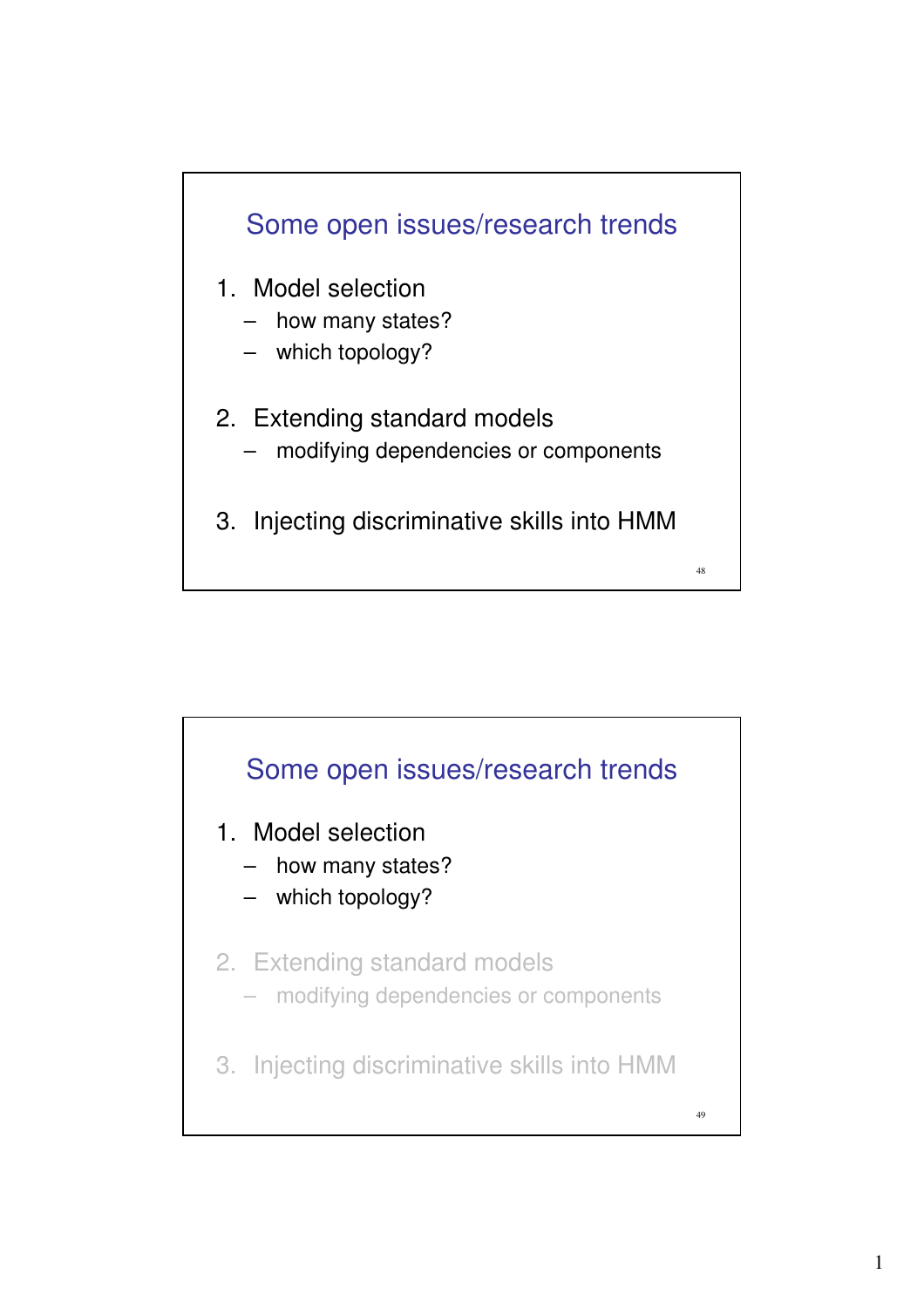



- Number of states: prevents overtraining
- The problem could be addressed using standard model selection approaches

...let's understand the concept with a toy example

51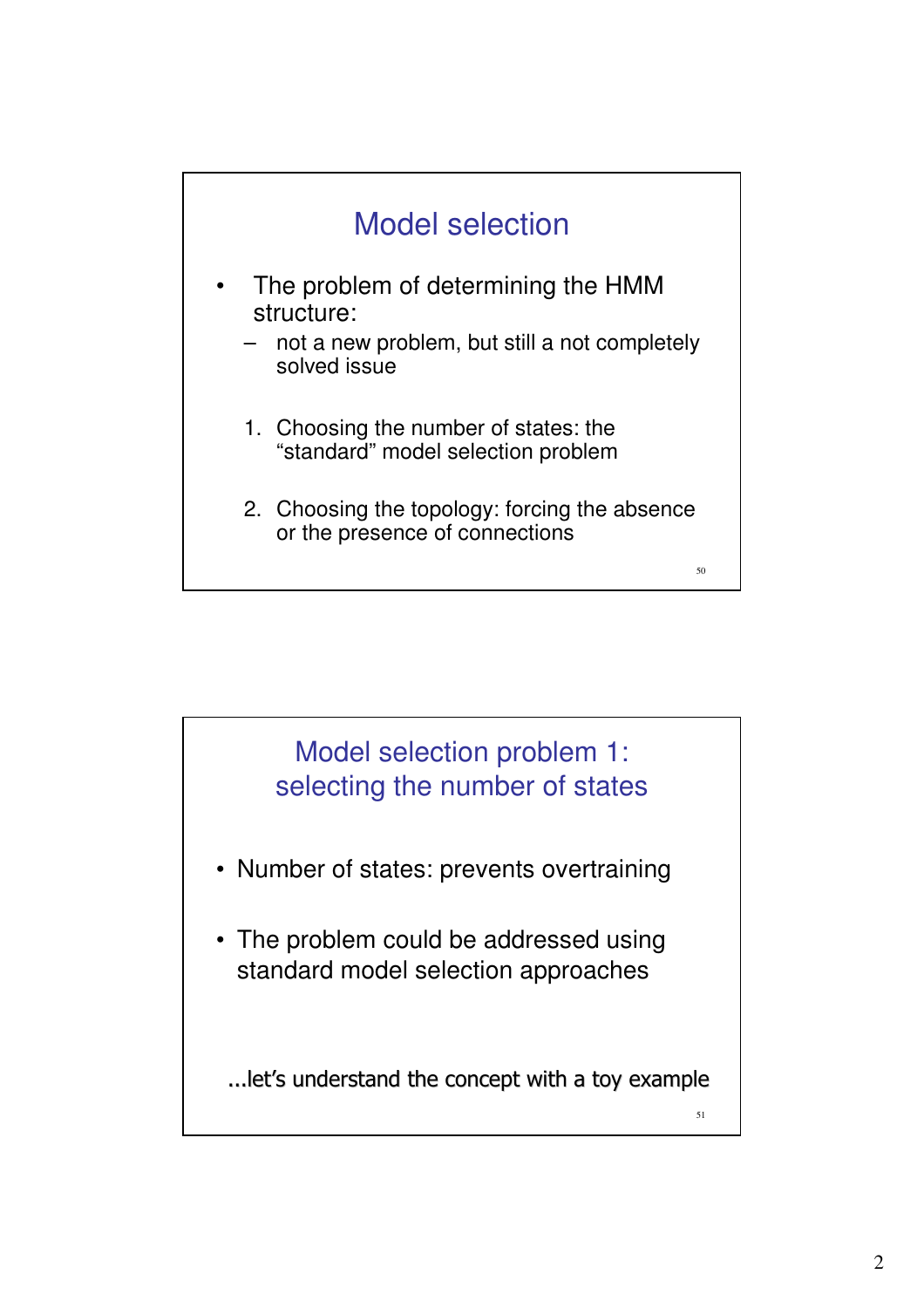

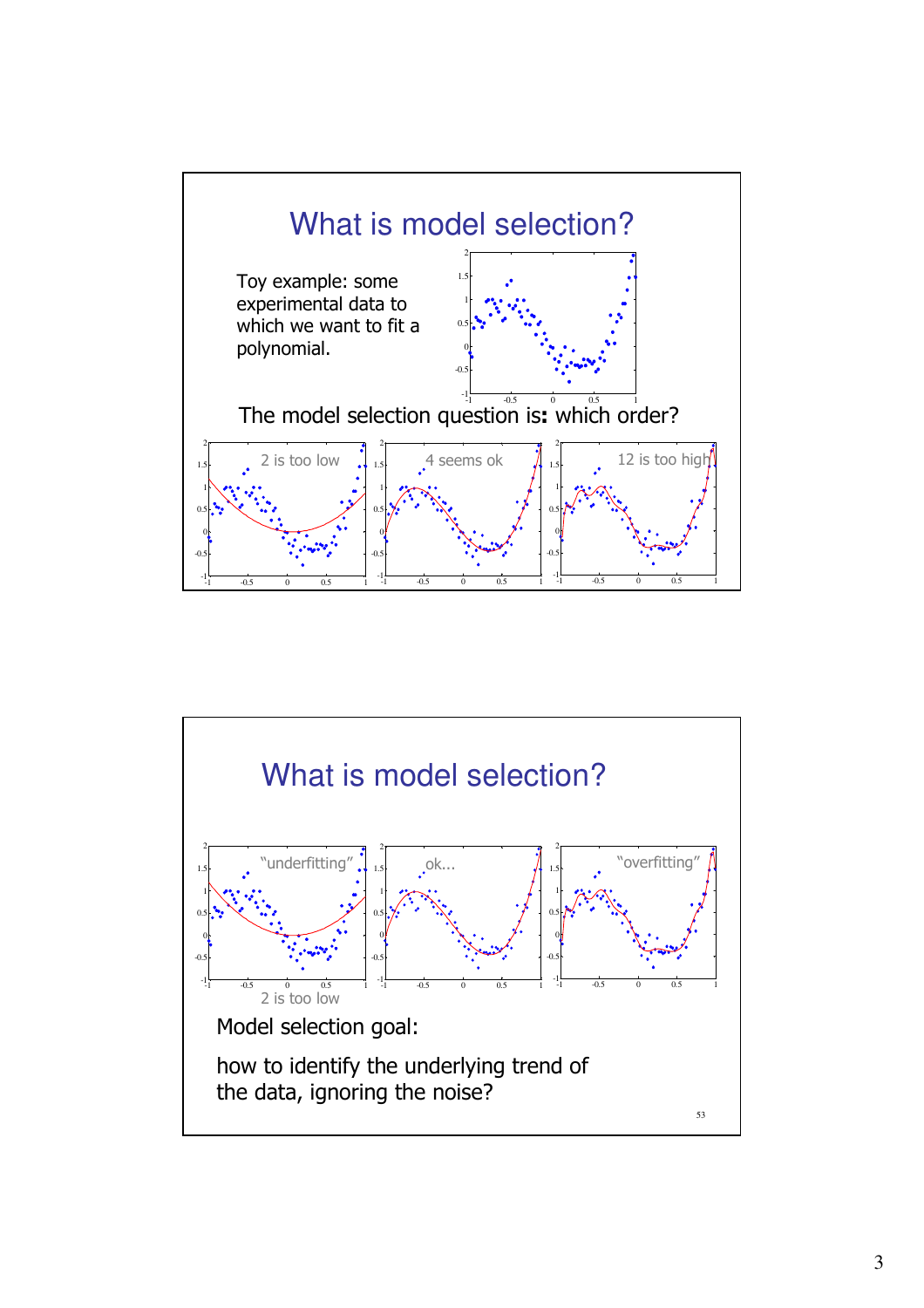

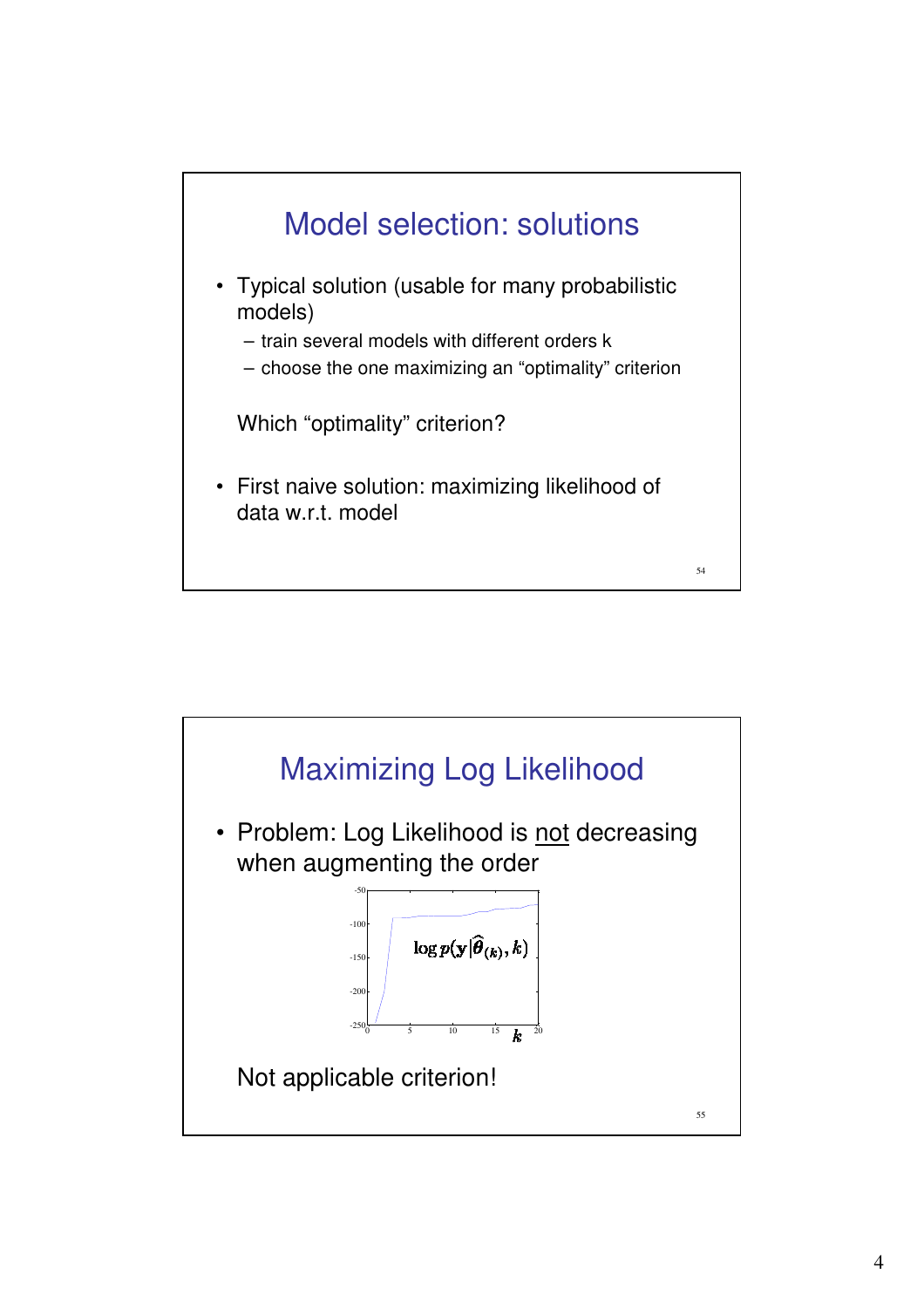

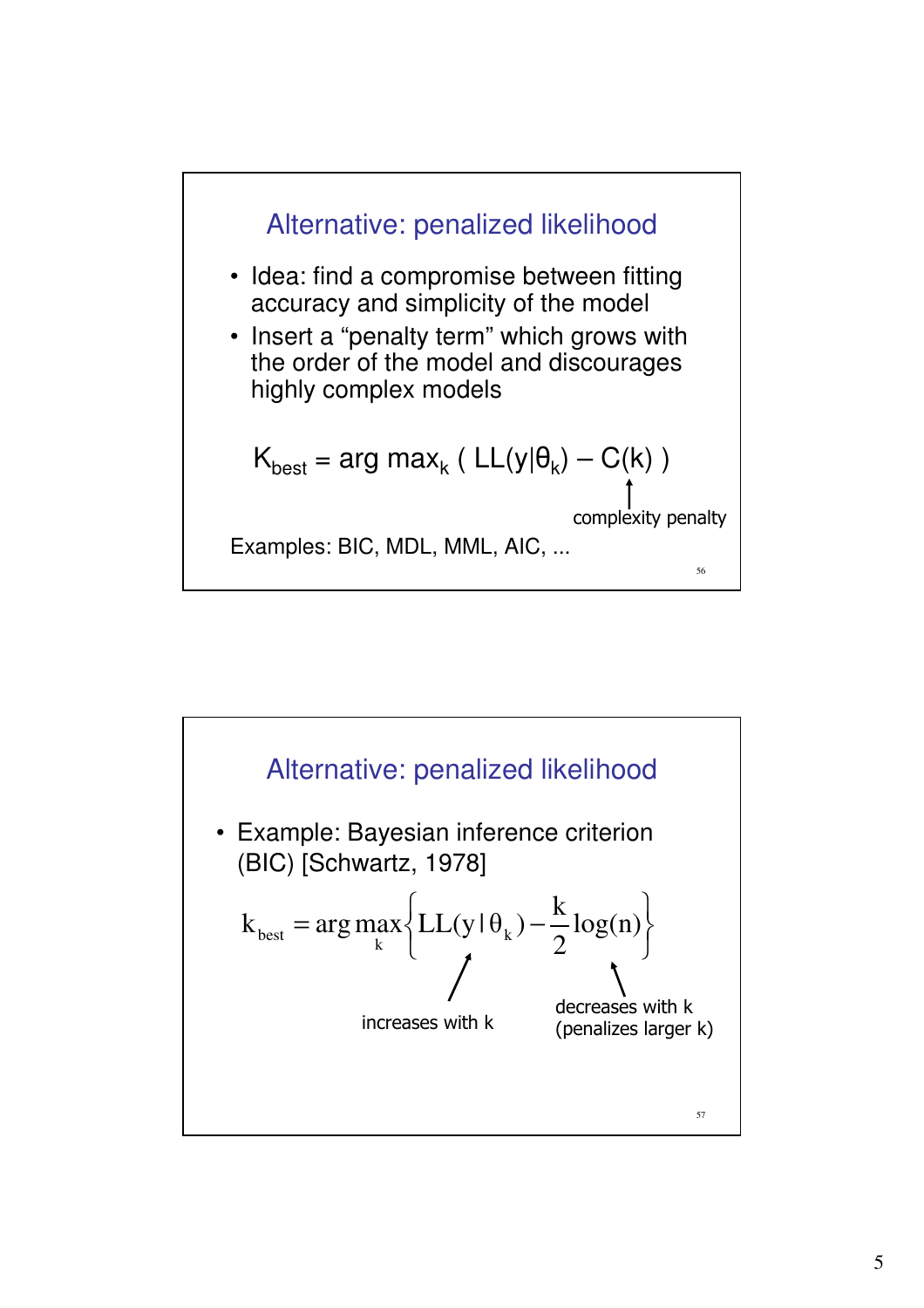

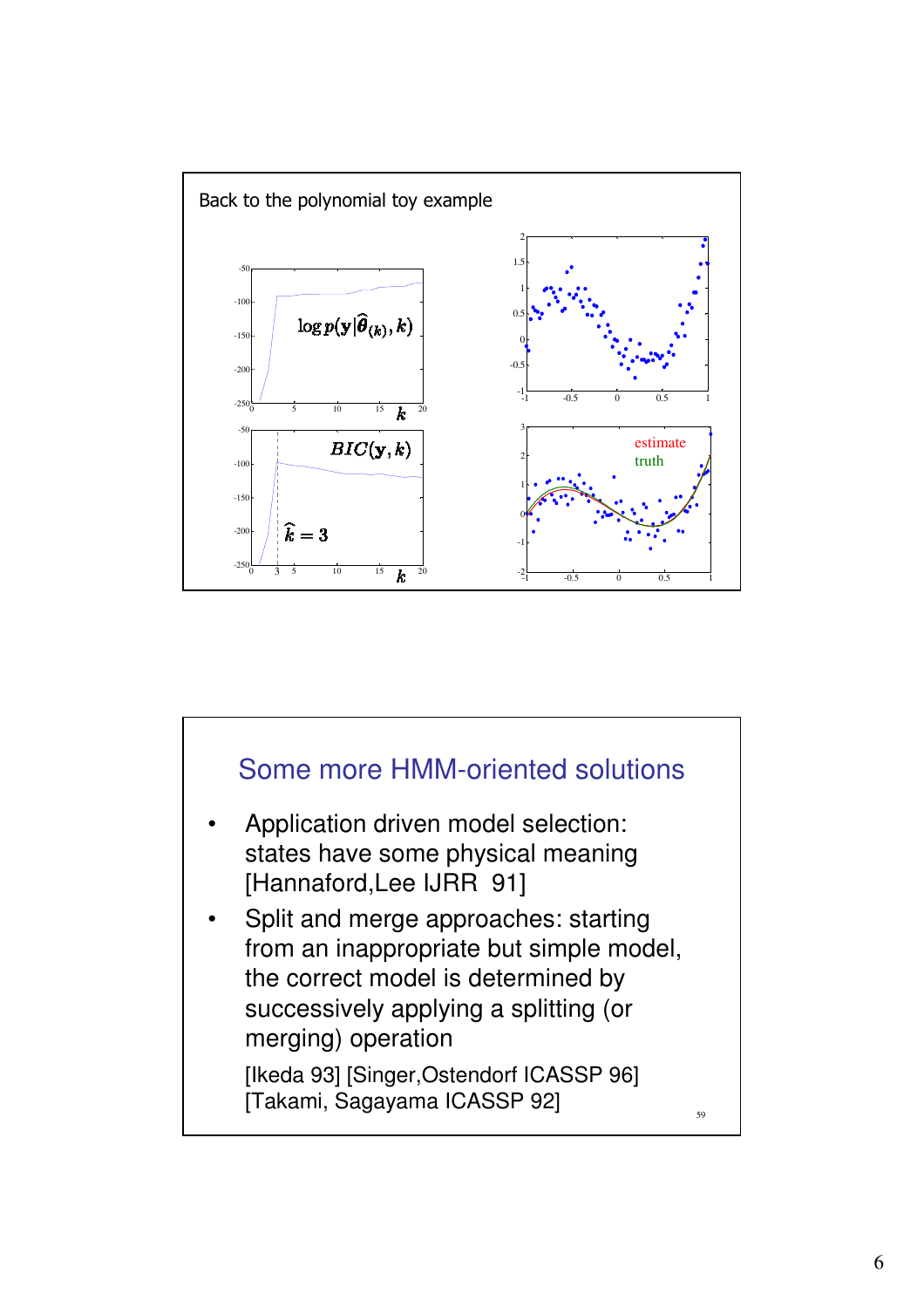

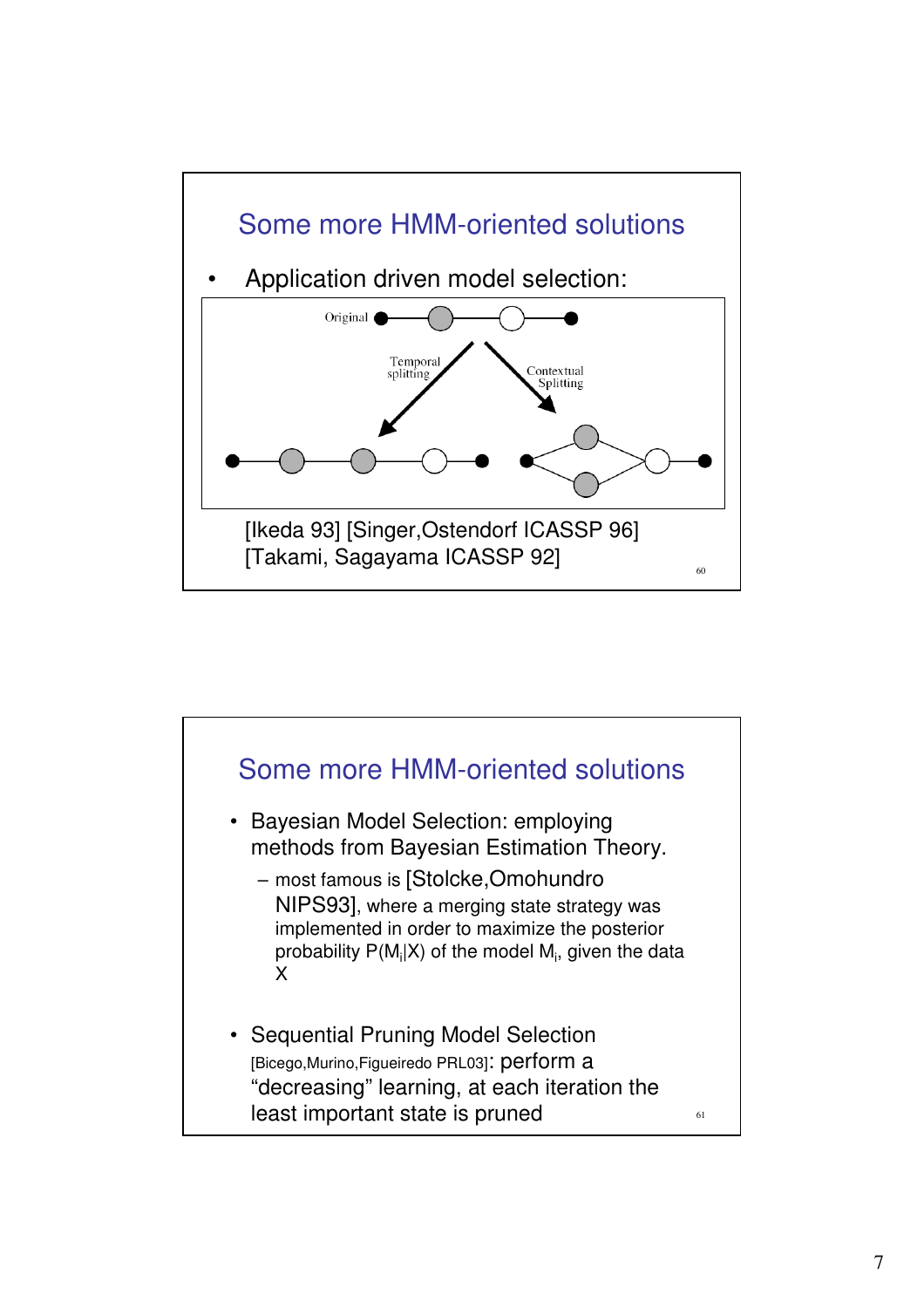

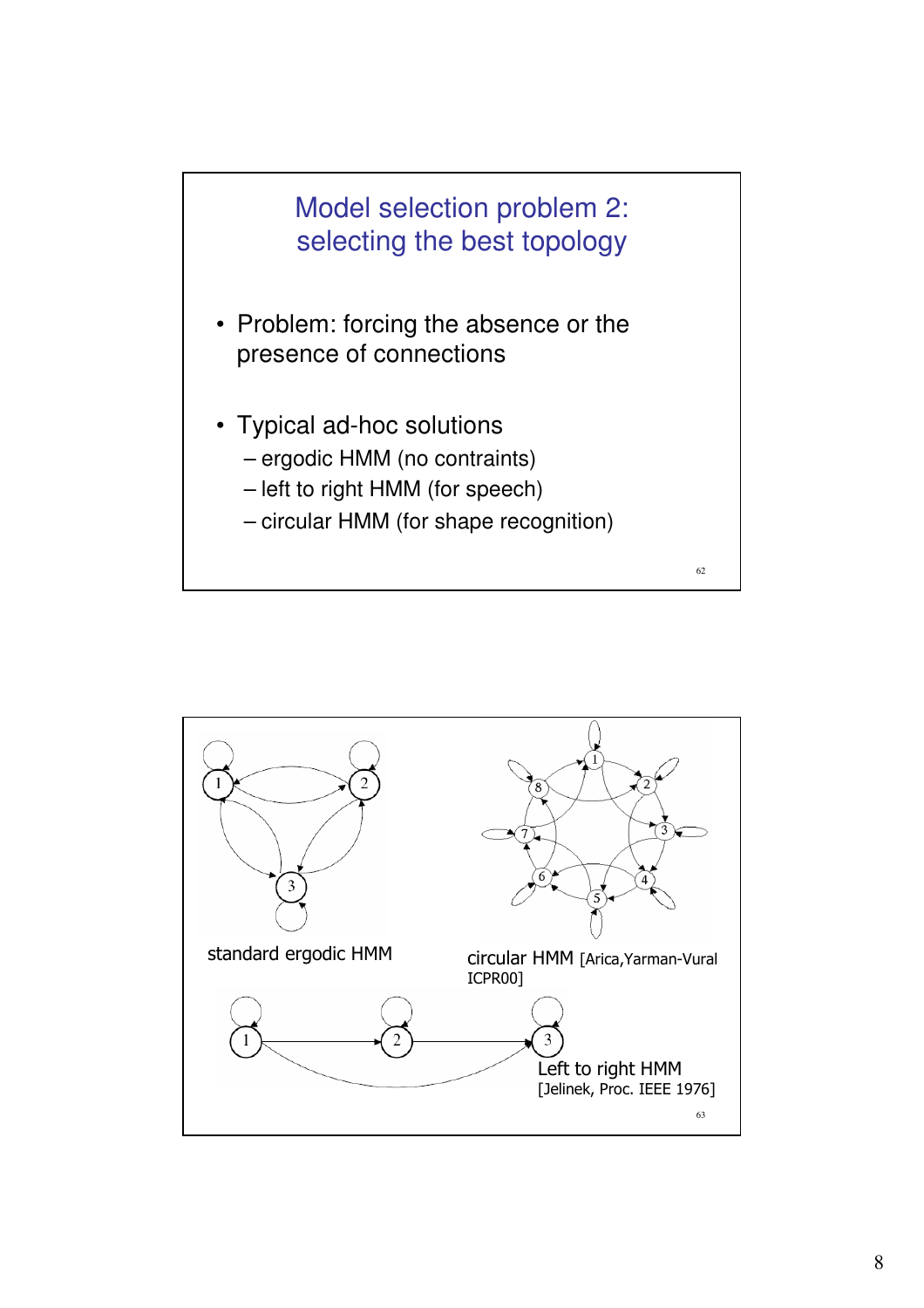

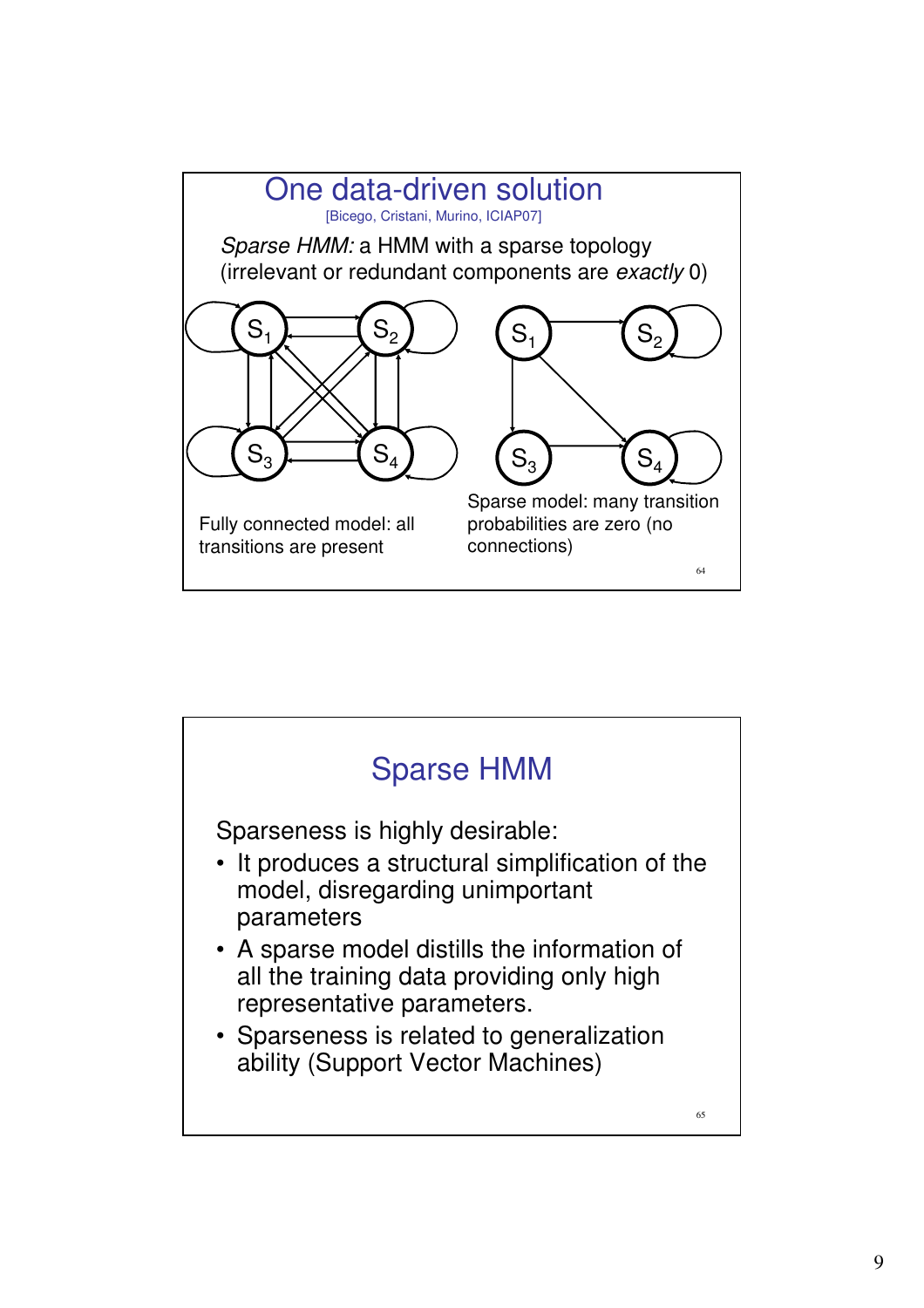

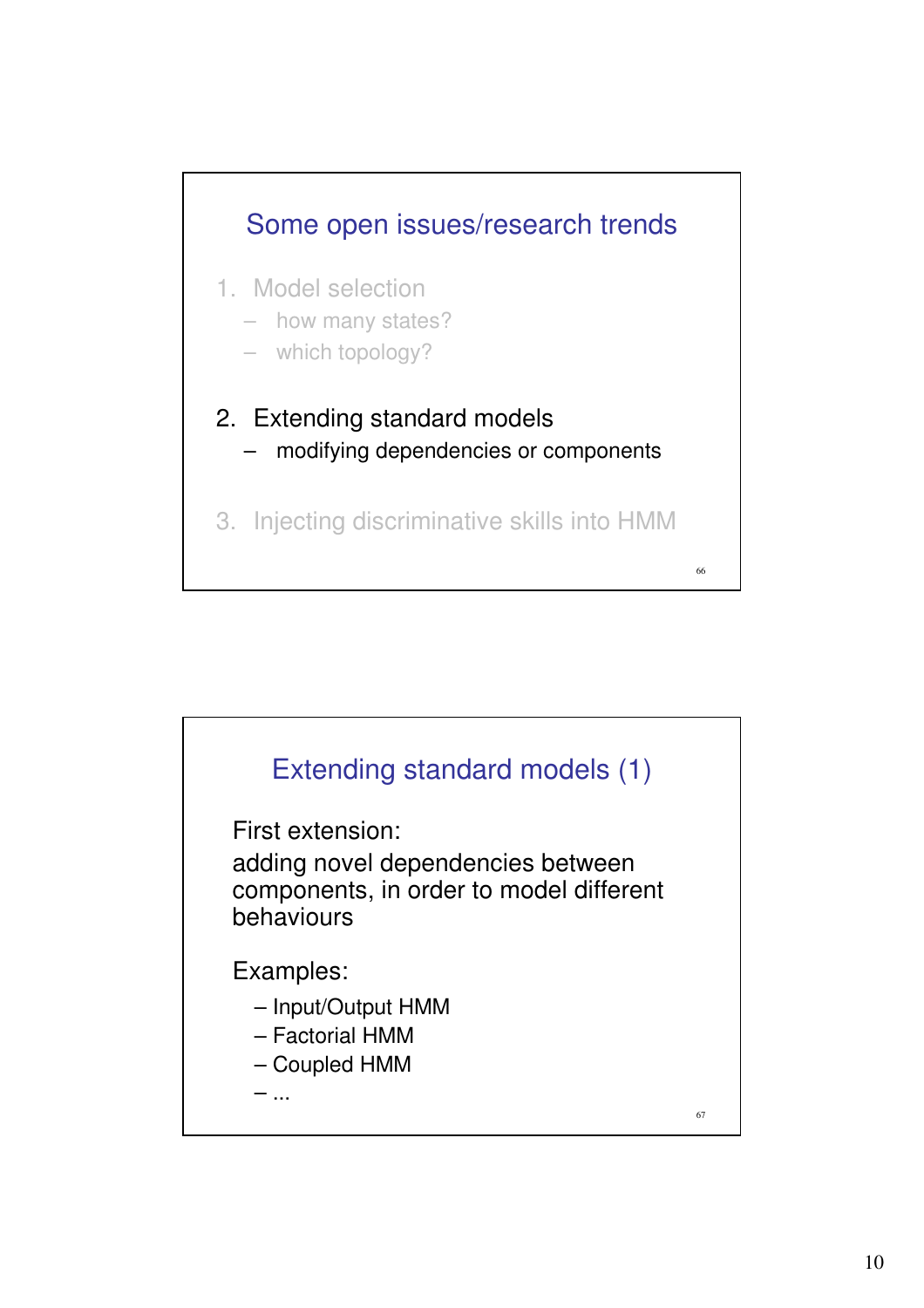

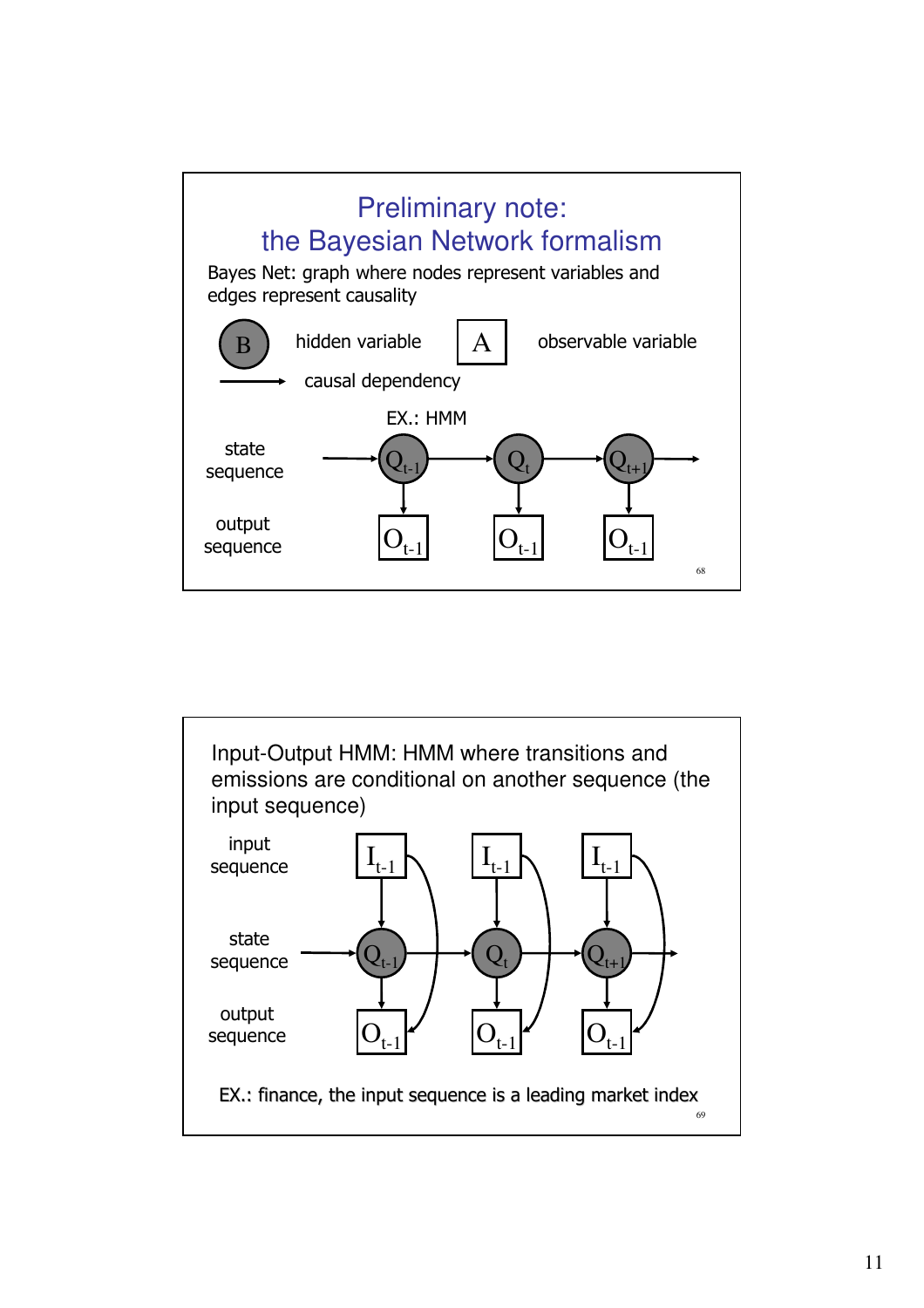

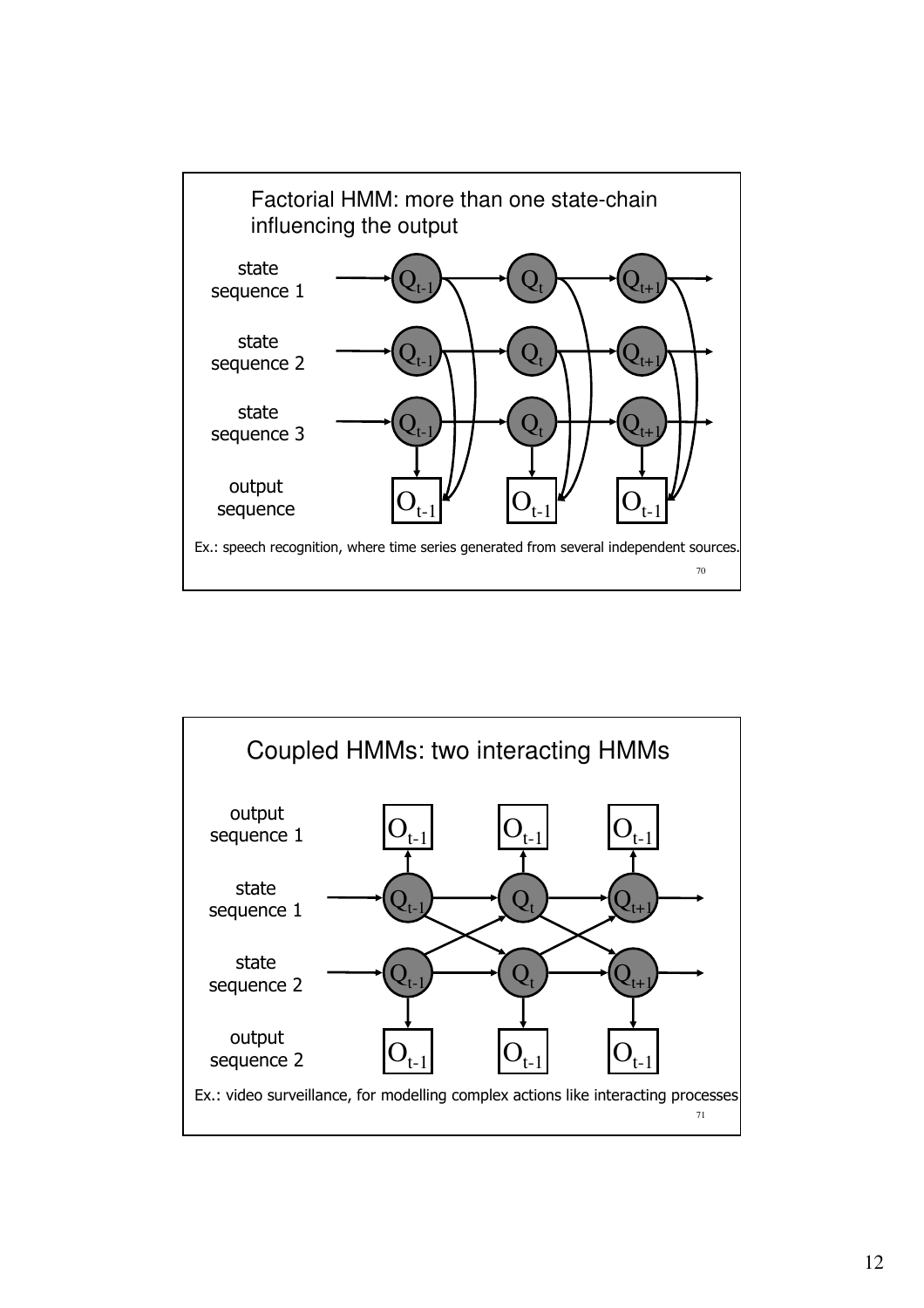

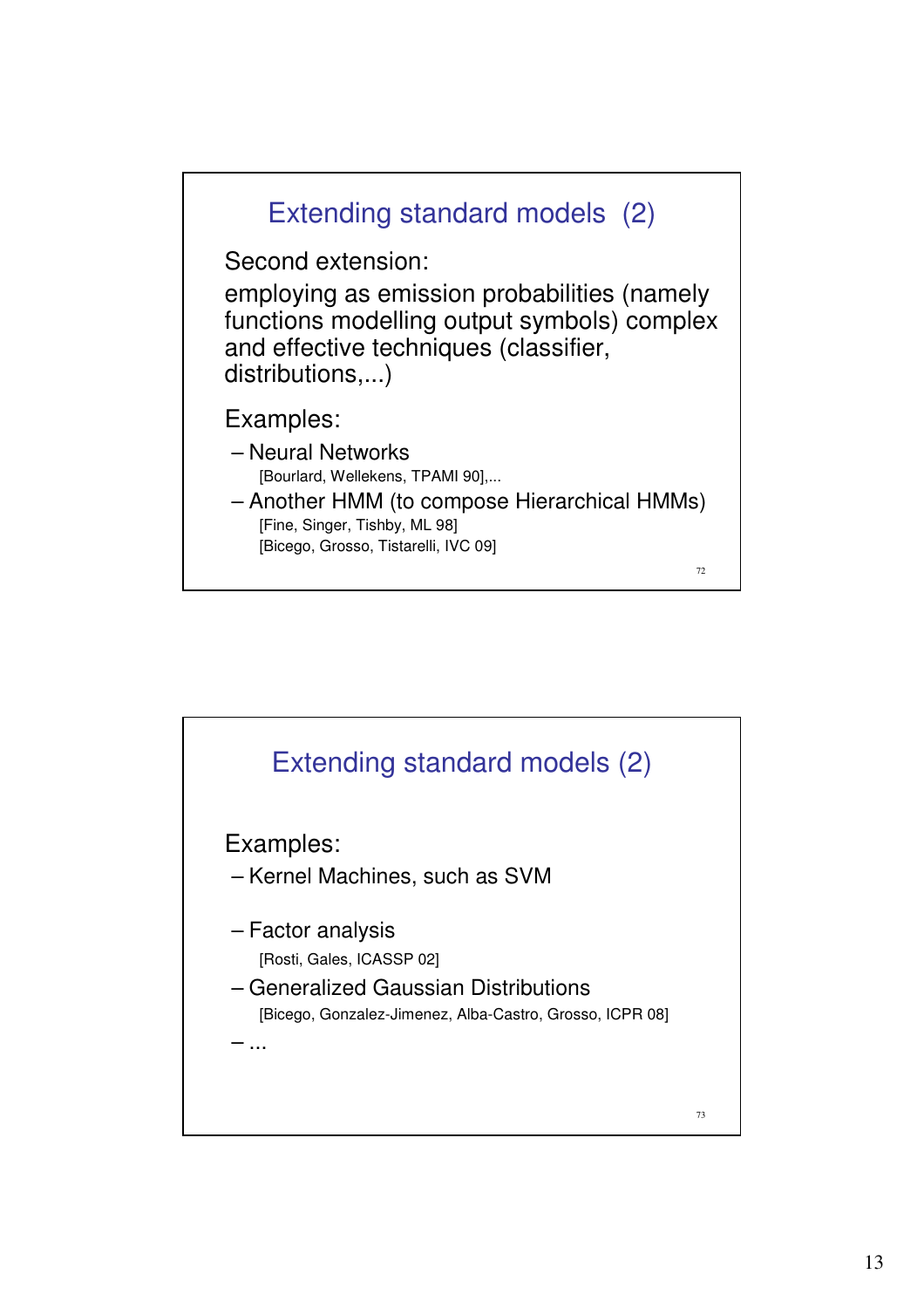

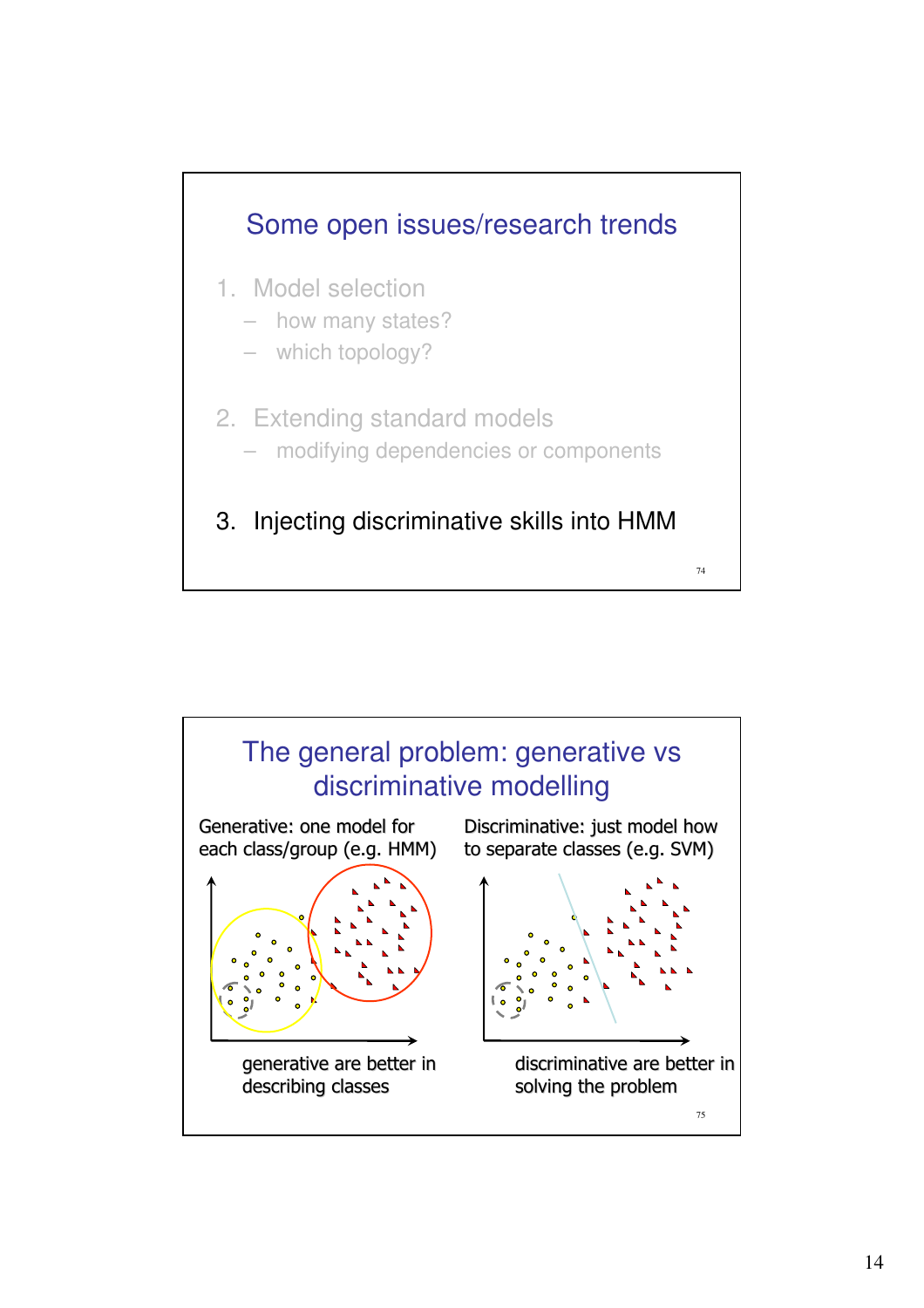## Injecting discriminative information into **HMM**

- HMM are generative models, could be improved injecting discriminative information (information from other classes)
- Two ways:
	- inject discriminative information in the training phase

76

– inject discriminative information in the classification phase

77 Discriminative training • Standard HMM training is blind (no information from other classes is used) • IDEA: training HMMs with discriminative criteria, i.e. considering also other classes' information • Two popular examples: – maximum mutual information (MMI) [Bahl, Brown, de Souza, Mercer, ICASSP 00] • maximize likelihood for the objects in the class while minimizing the likelihood for the other obejcts – minimum Bayes risk (MBR) [Kaiser, Horvat, Kacic, ICSLP 00]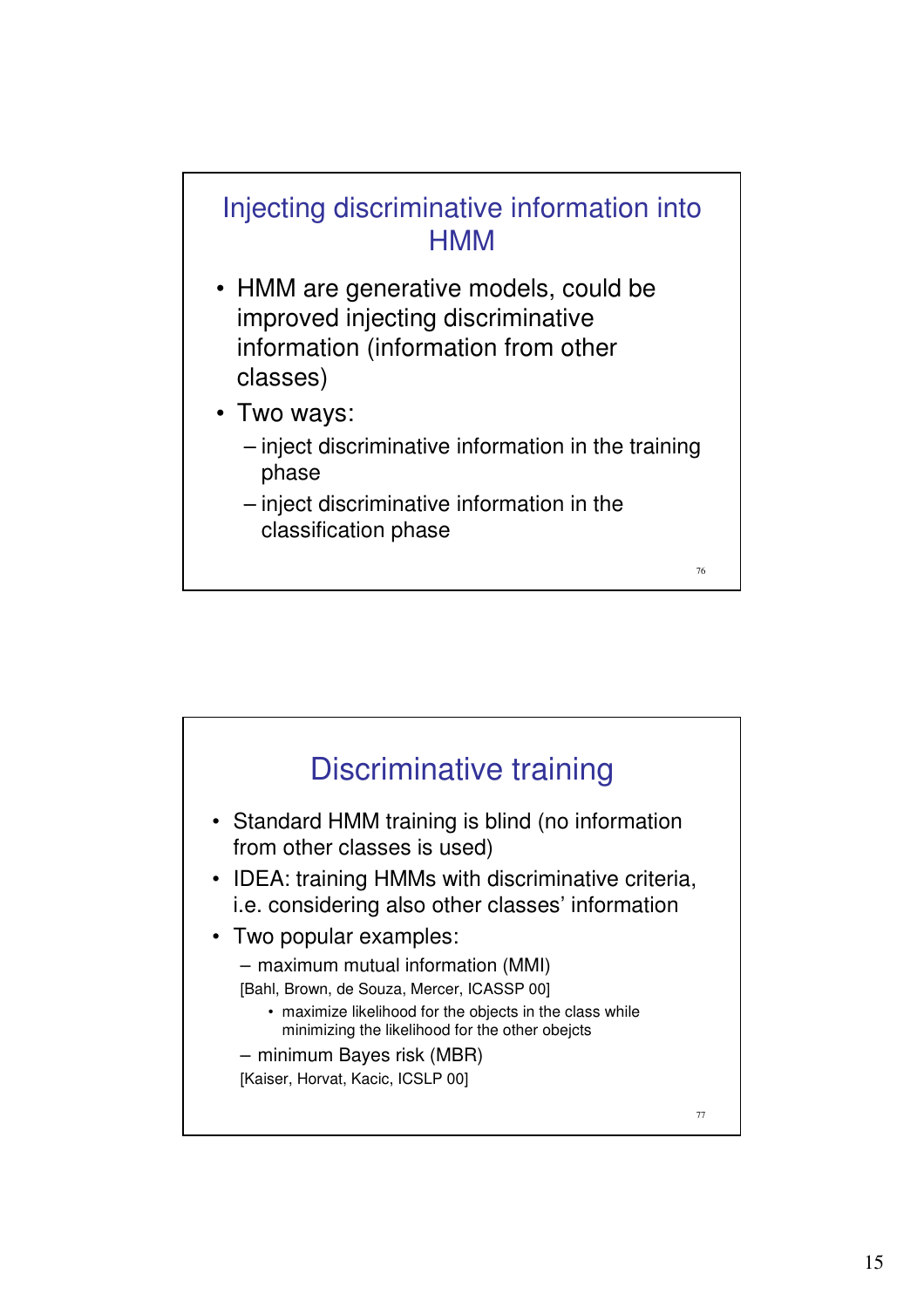

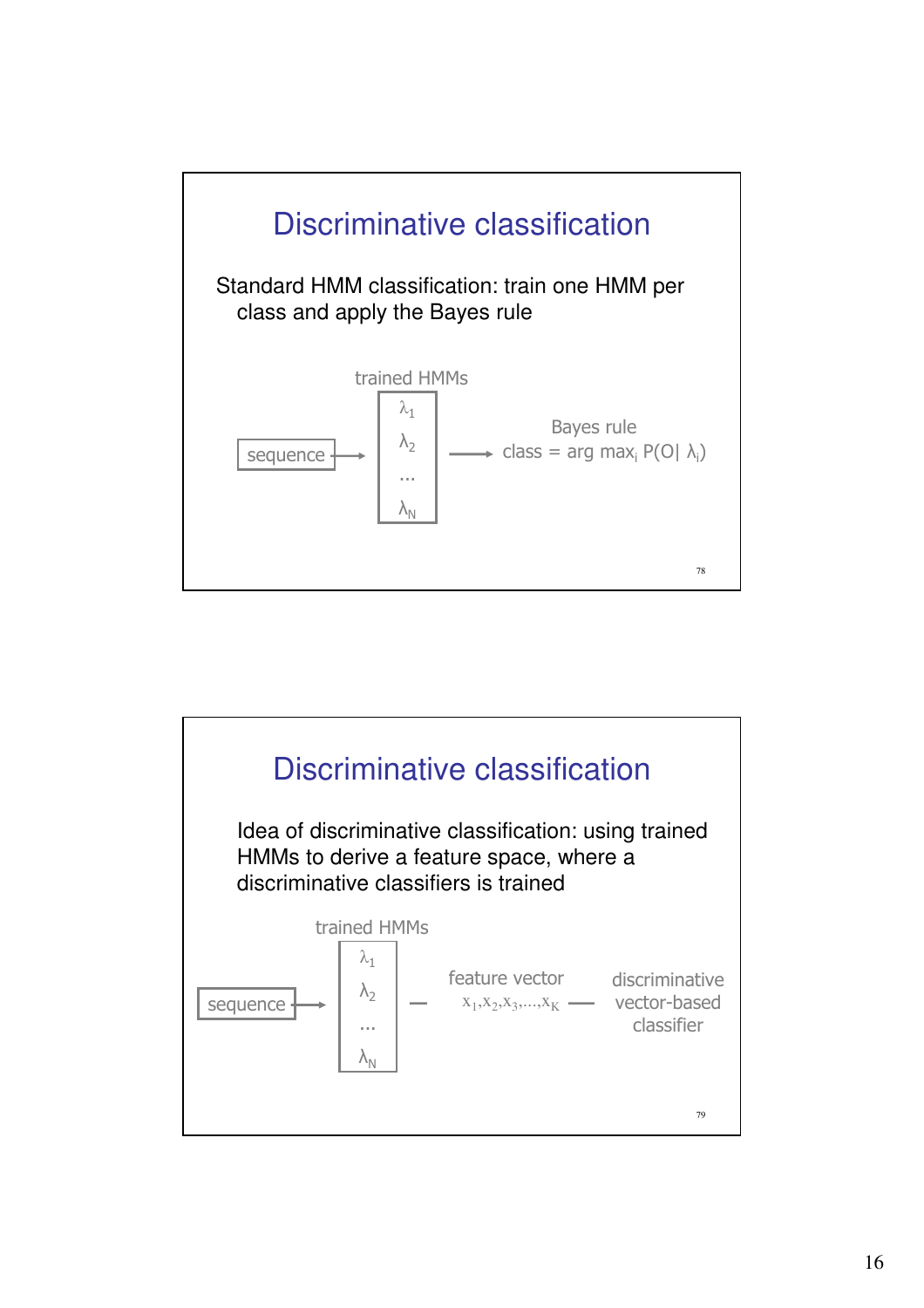

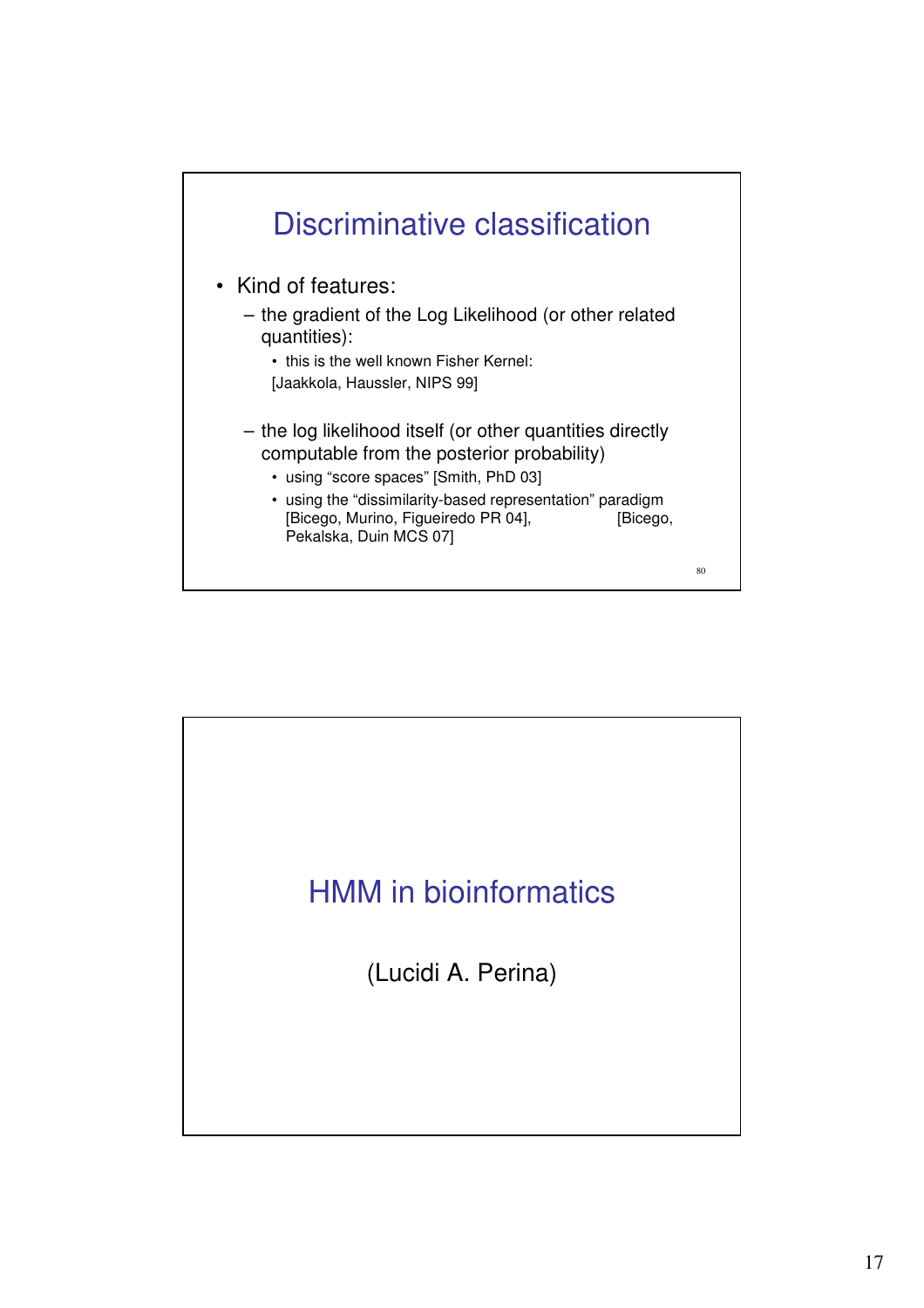

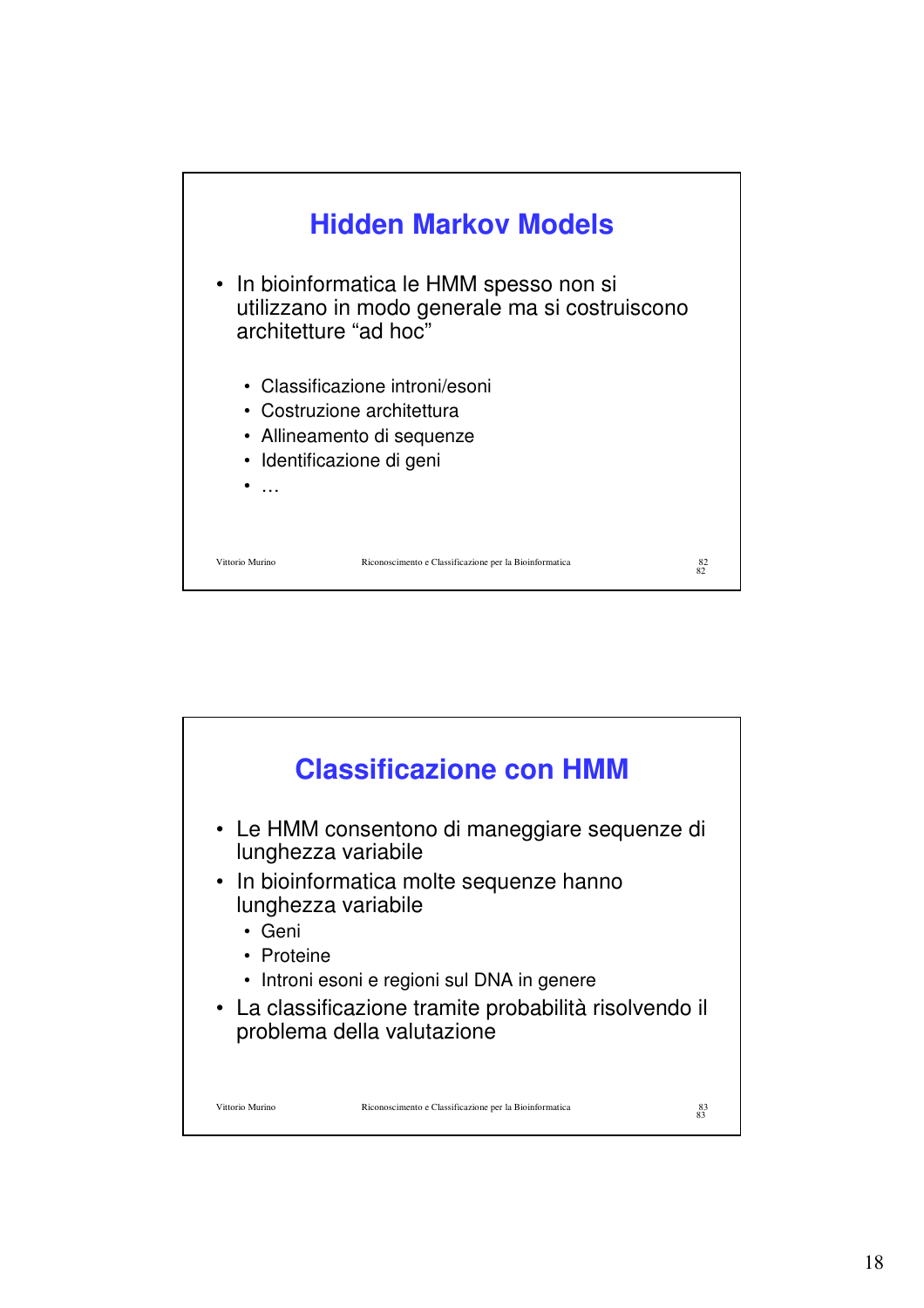

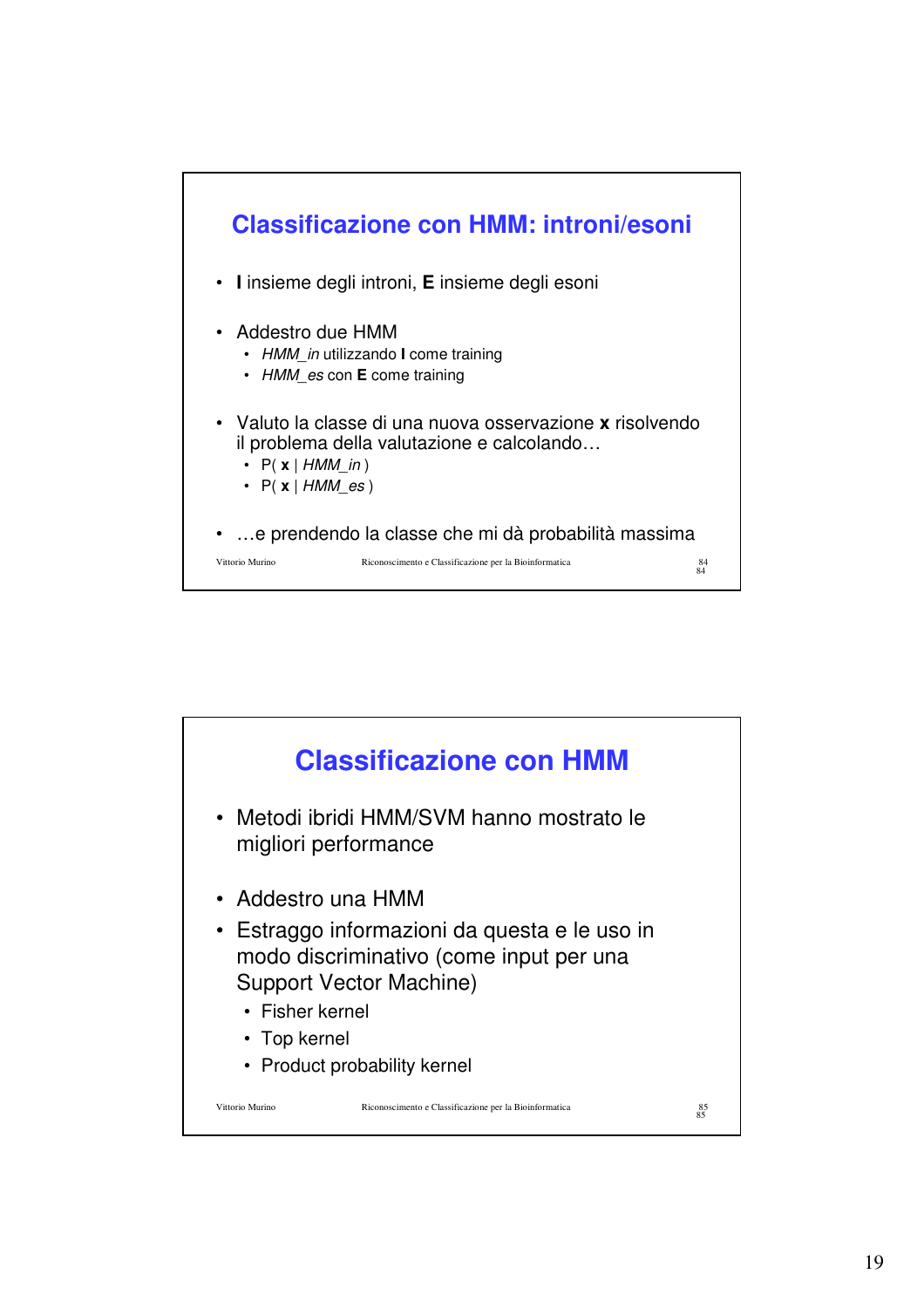

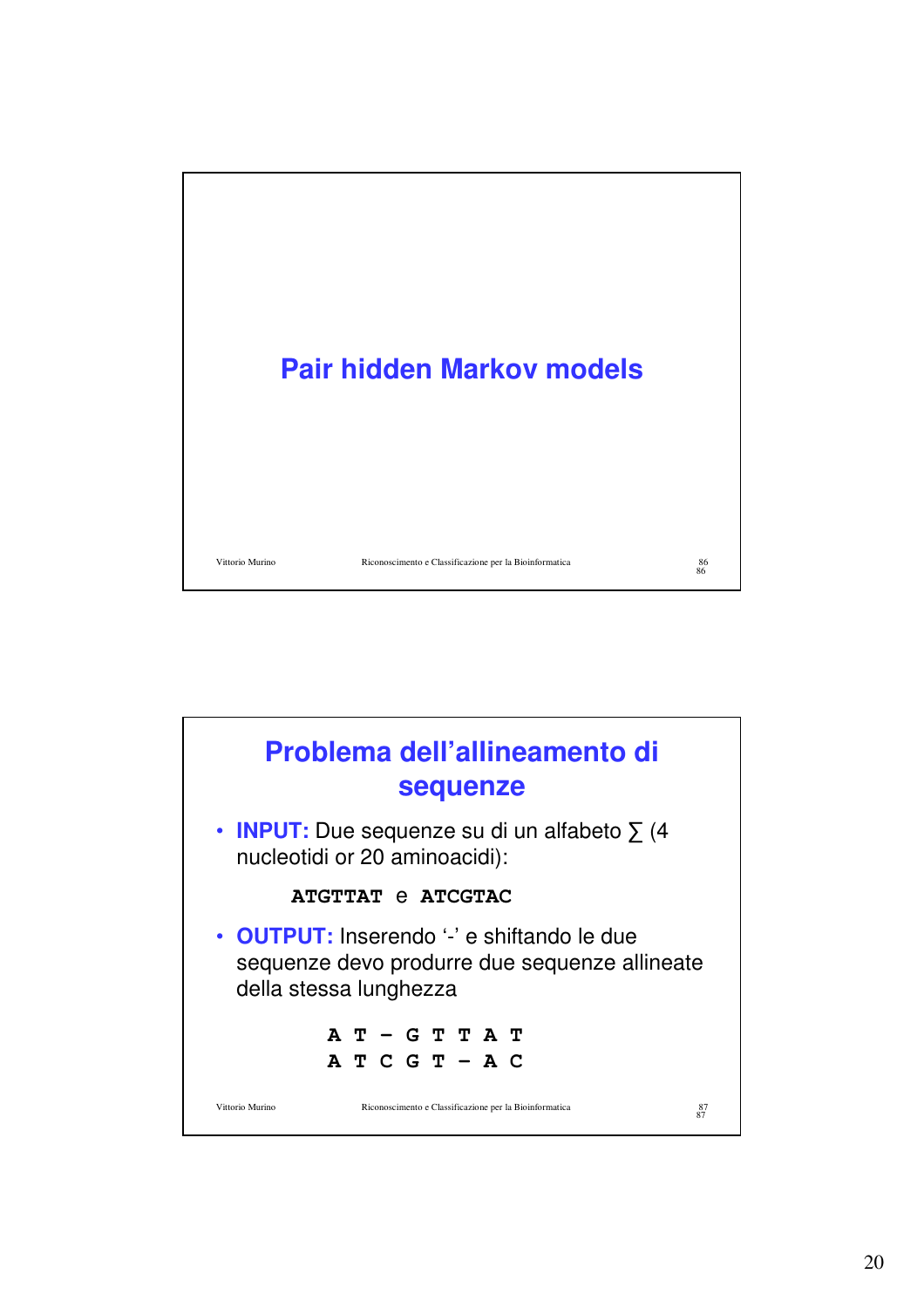

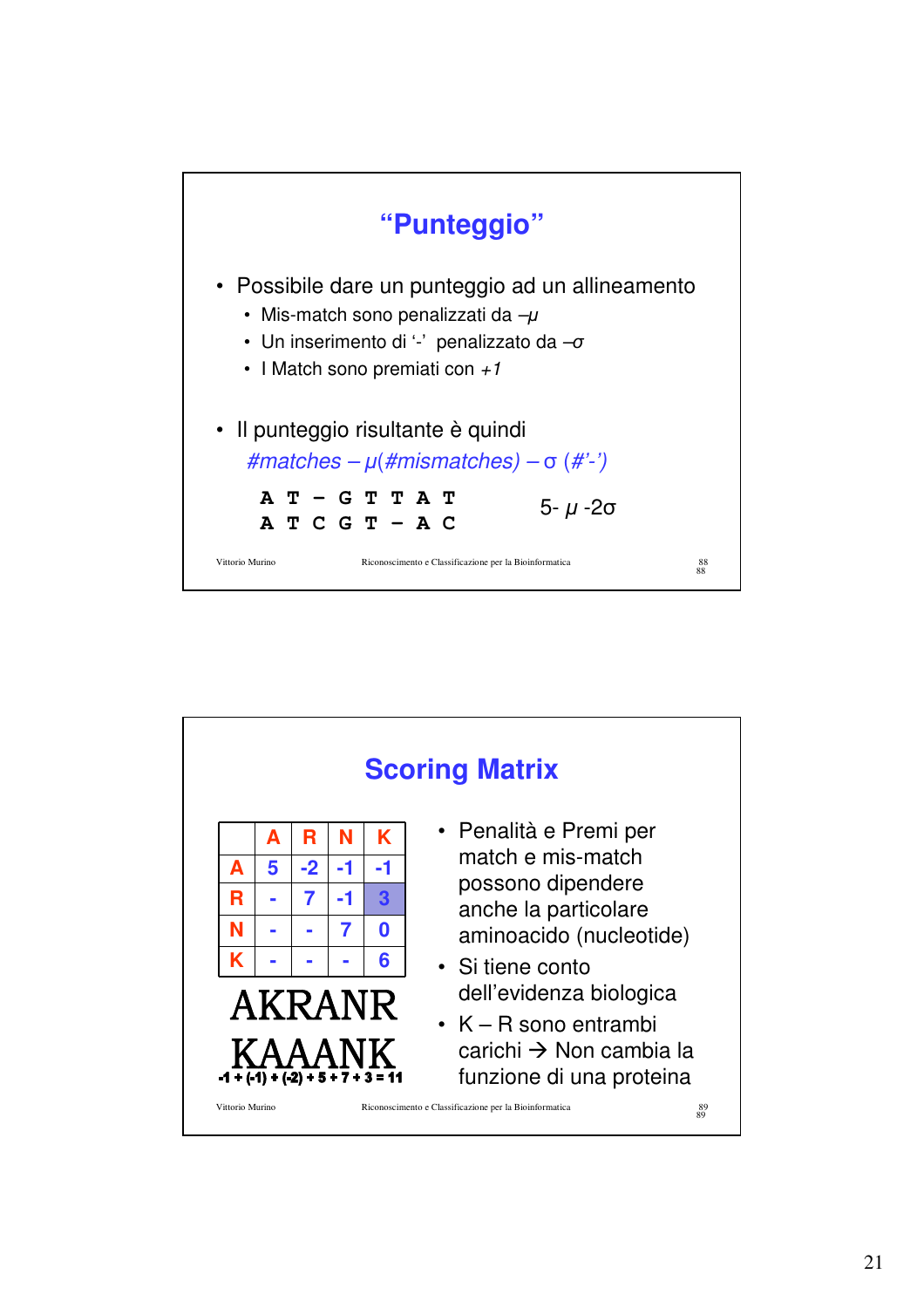

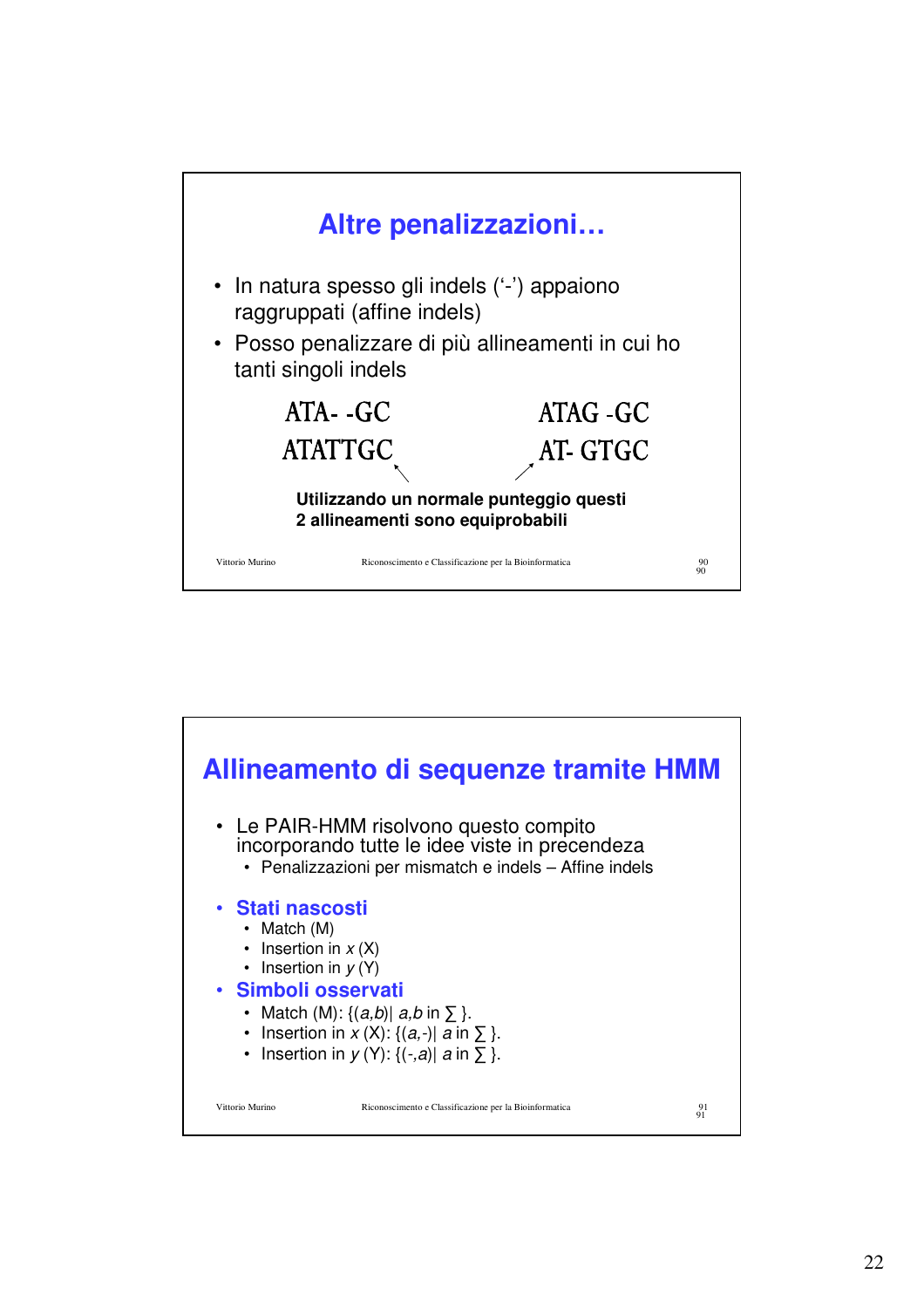

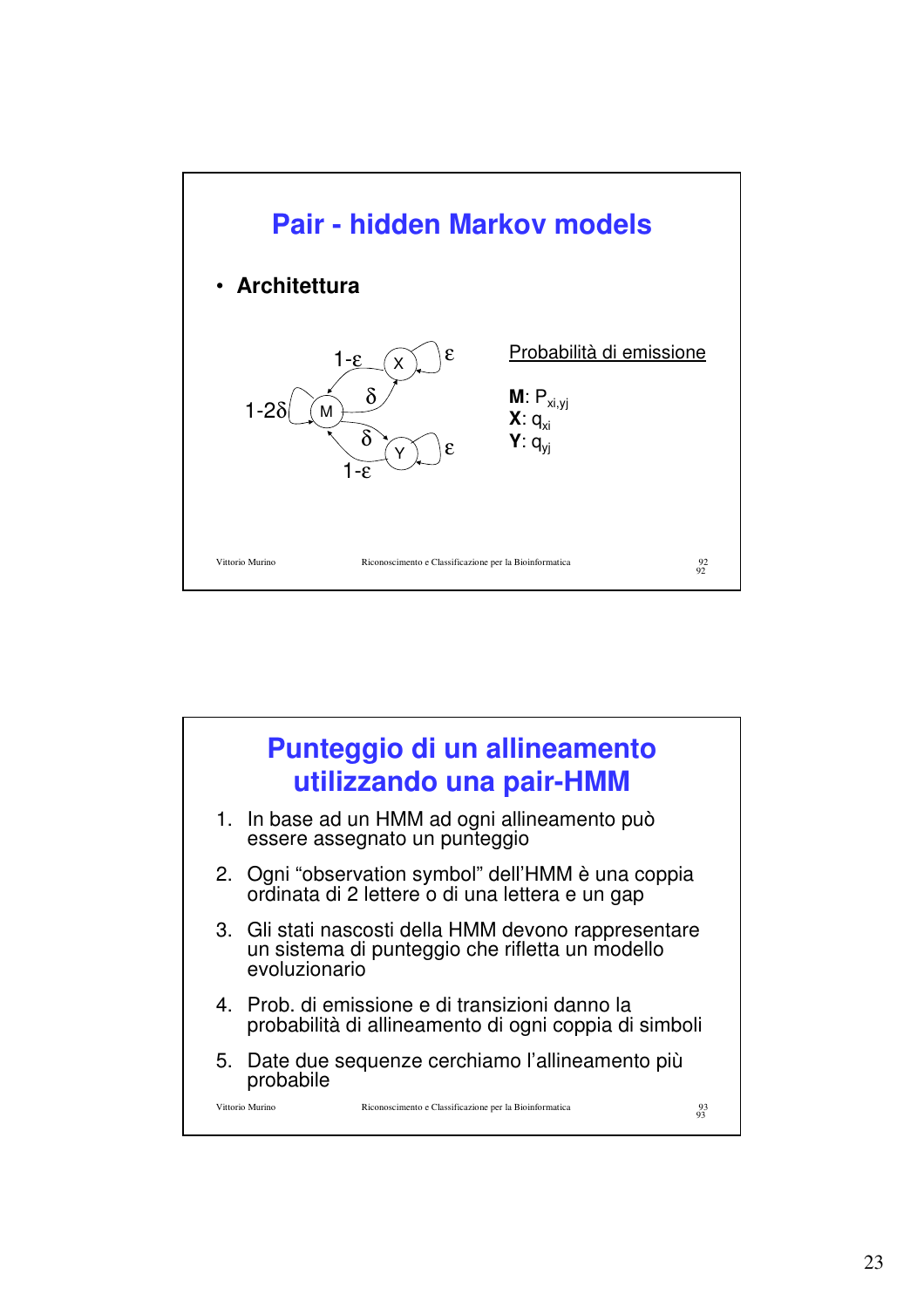

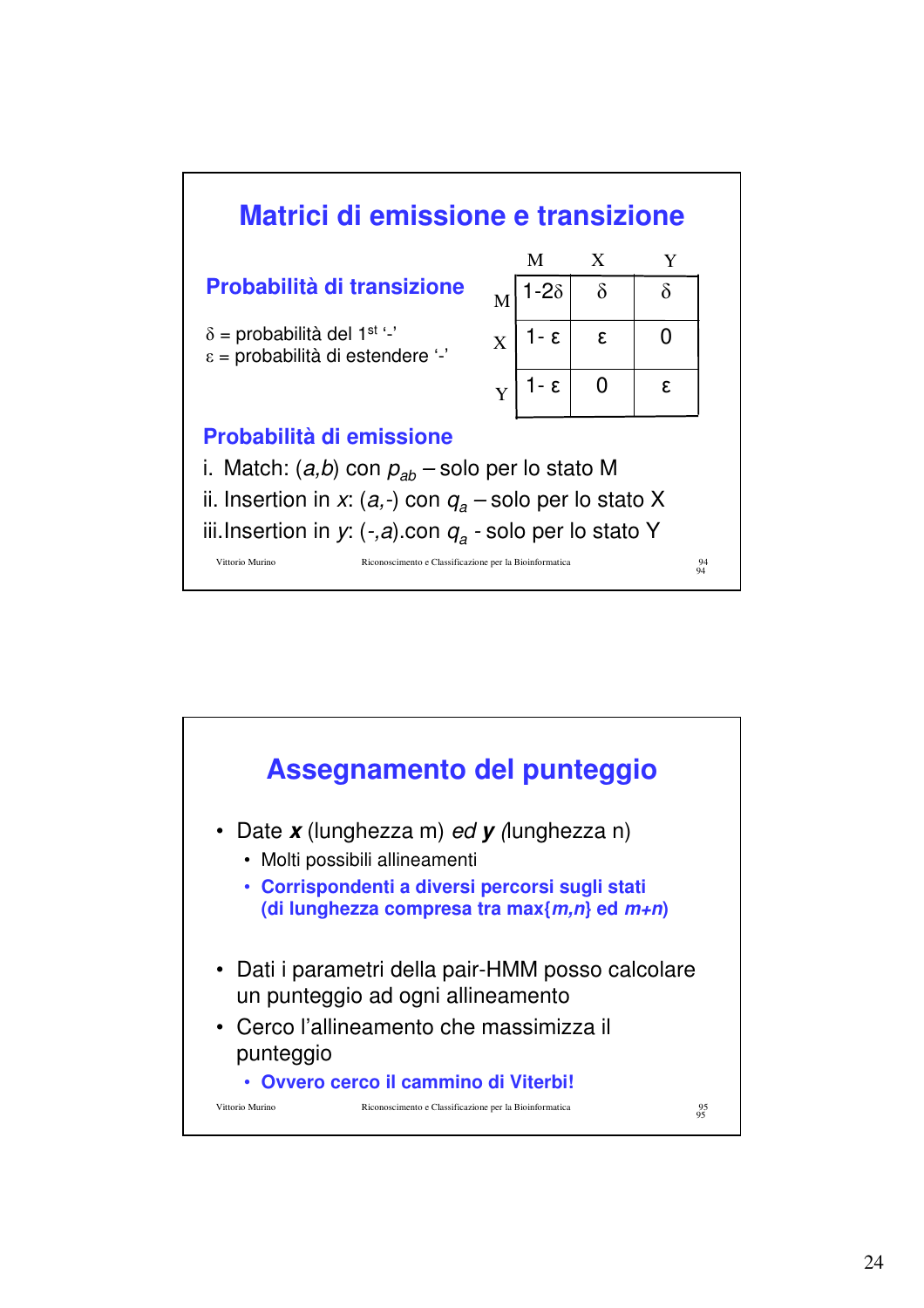

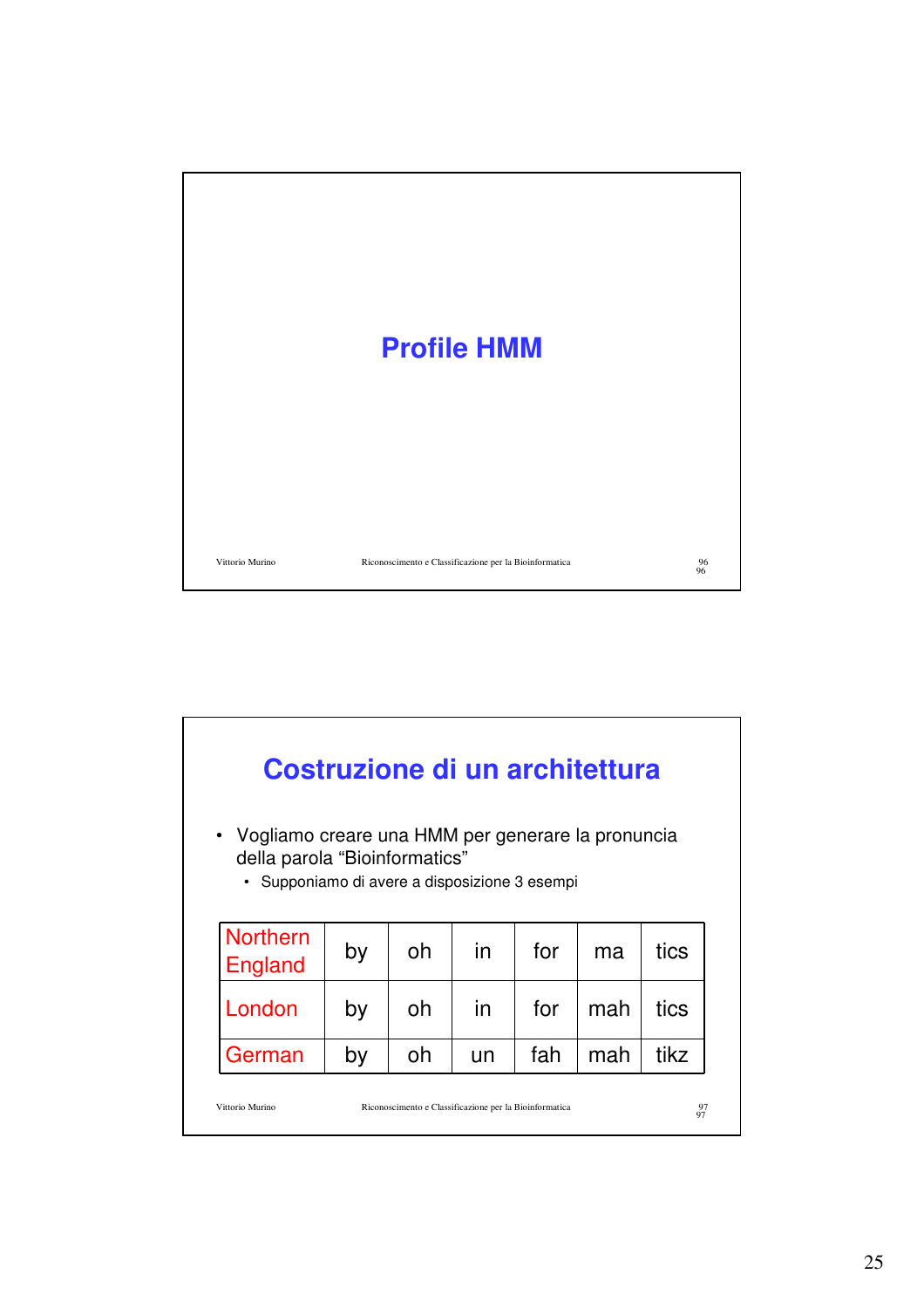

| Aggiungiamo un nuovo esempio<br>$\bullet$ |     |    |     |     |     |      |
|-------------------------------------------|-----|----|-----|-----|-----|------|
| Northern<br>England                       | by  | oh | in  | for | ma  | tics |
| London                                    | by  | oh | in  | for | mah | tics |
| German                                    | by  | oh | un  | fah | mah | tikz |
| Texan                                     | bah |    | iyn | fer | may | dics |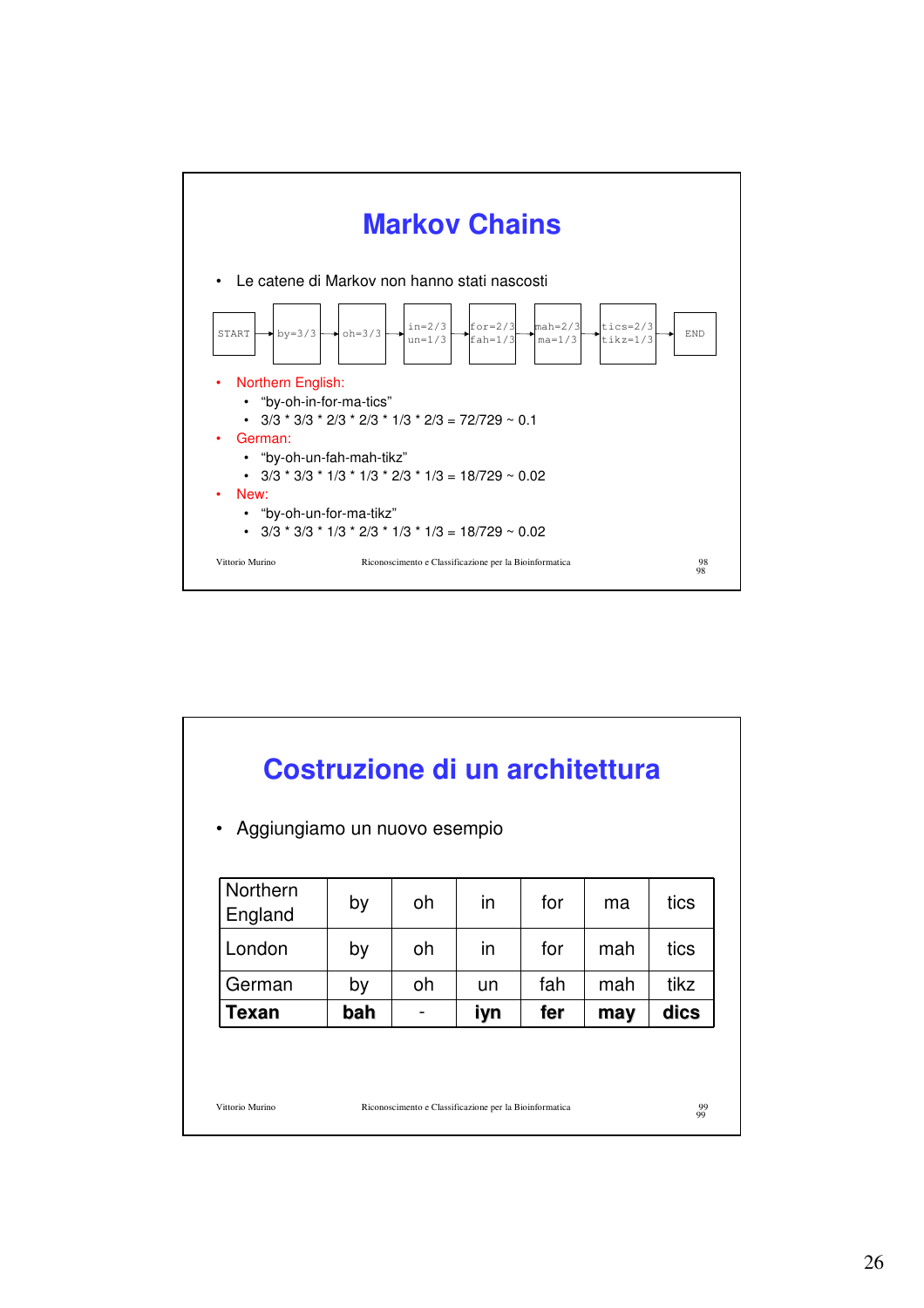

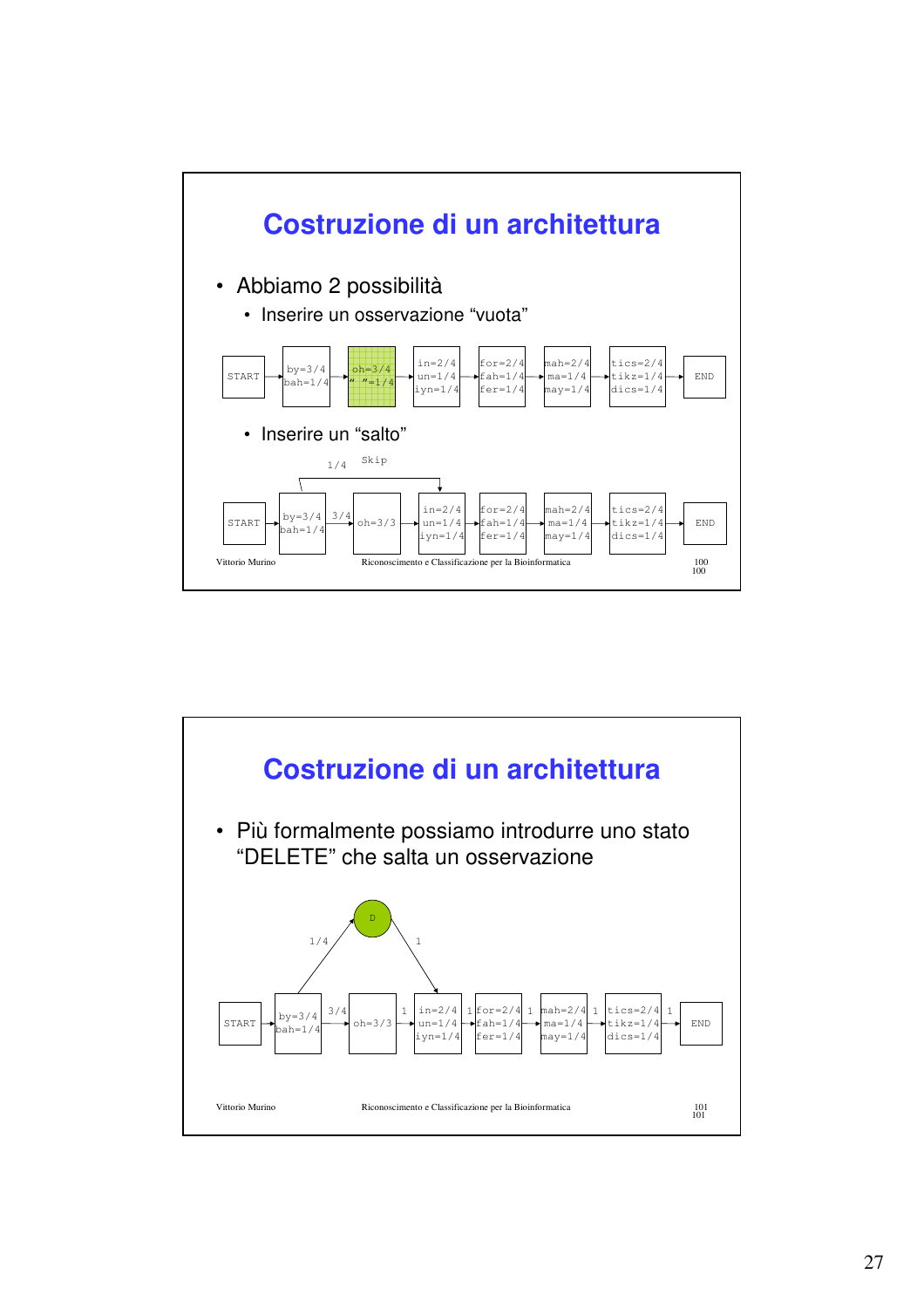| Costruzione di un architettura                                            |     |    |     |    |     |     |      |  |  |  |  |
|---------------------------------------------------------------------------|-----|----|-----|----|-----|-----|------|--|--|--|--|
| Introduciamo la pronuncia italiana<br>$\bullet$                           |     |    |     |    |     |     |      |  |  |  |  |
| Northern<br>England                                                       | by  | oh | in  |    | for | ma  | tics |  |  |  |  |
| London                                                                    | by  | oh | in  |    | for | mah | tics |  |  |  |  |
| German                                                                    | by  | oh | un  |    | fah | mah | tikz |  |  |  |  |
| Texan                                                                     | bah |    | iyn |    | fer | may | dics |  |  |  |  |
| <b>Italian</b>                                                            | by  | oh | in  | oh | fah | ma  | tics |  |  |  |  |
| A differenza di prima ora dobbiamo INSERIRE un nuovo stato<br>$\bullet$   |     |    |     |    |     |     |      |  |  |  |  |
| Vittorio Murino<br>Riconoscimento e Classificazione per la Bioinformatica |     |    |     |    |     |     |      |  |  |  |  |

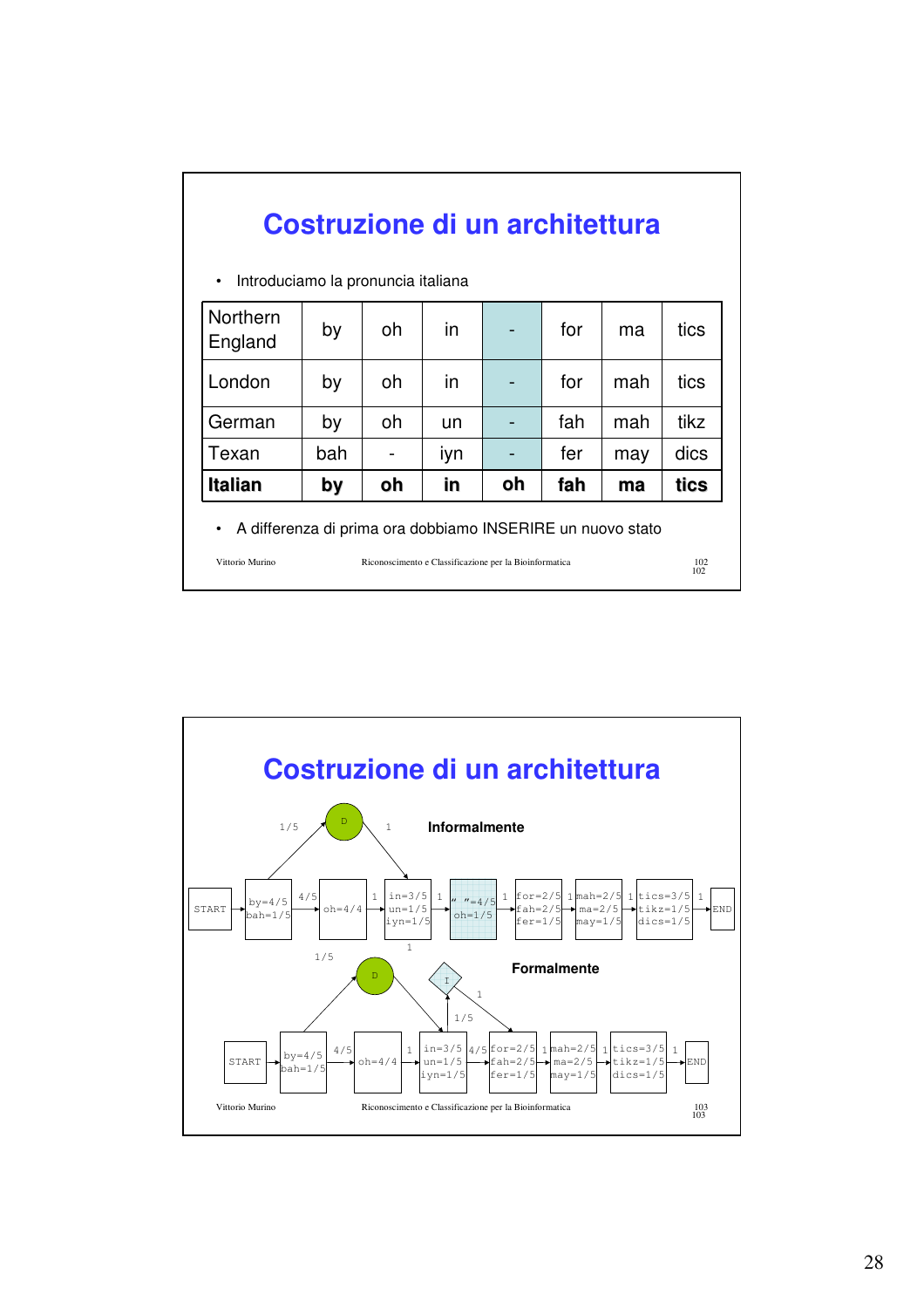

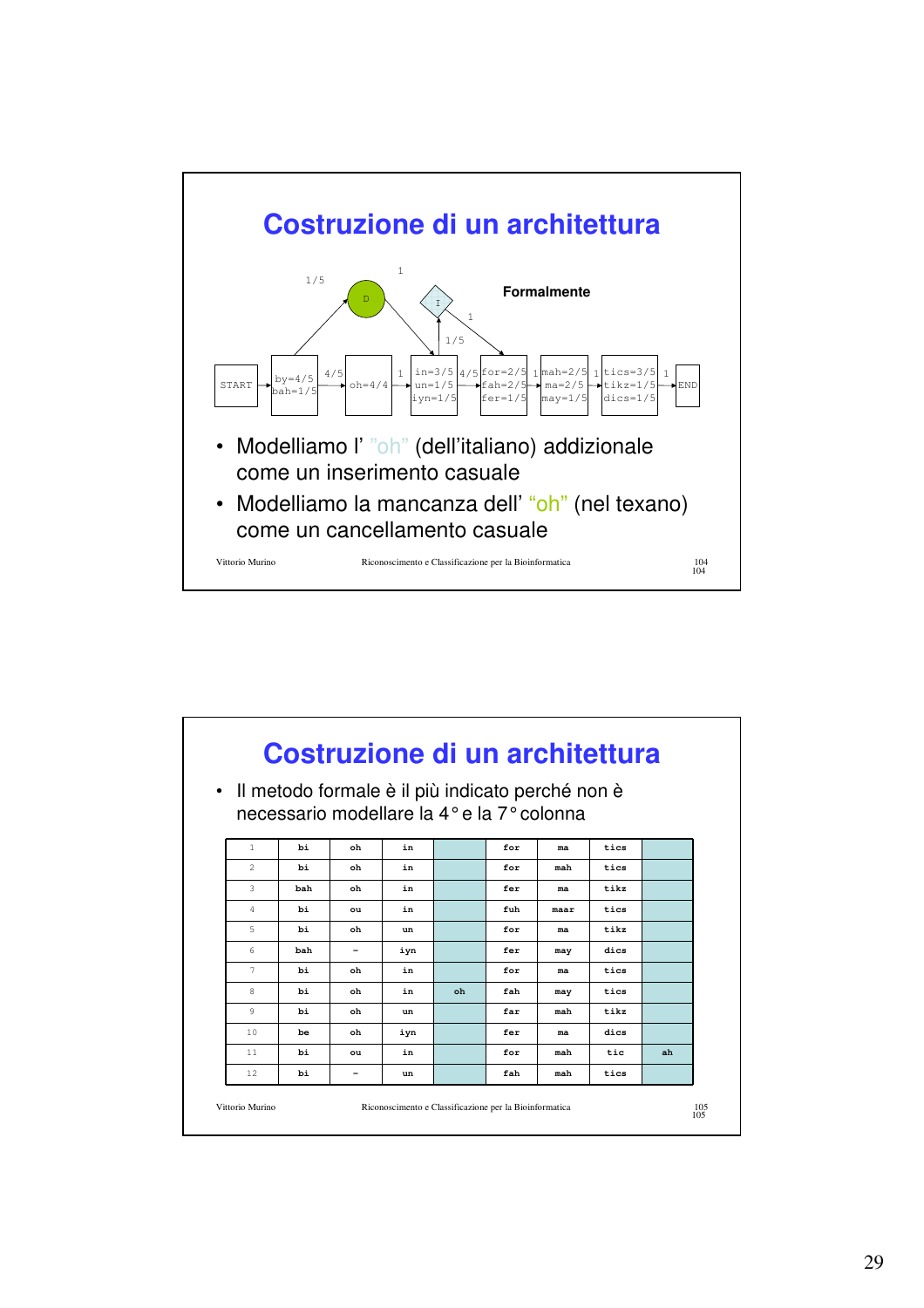

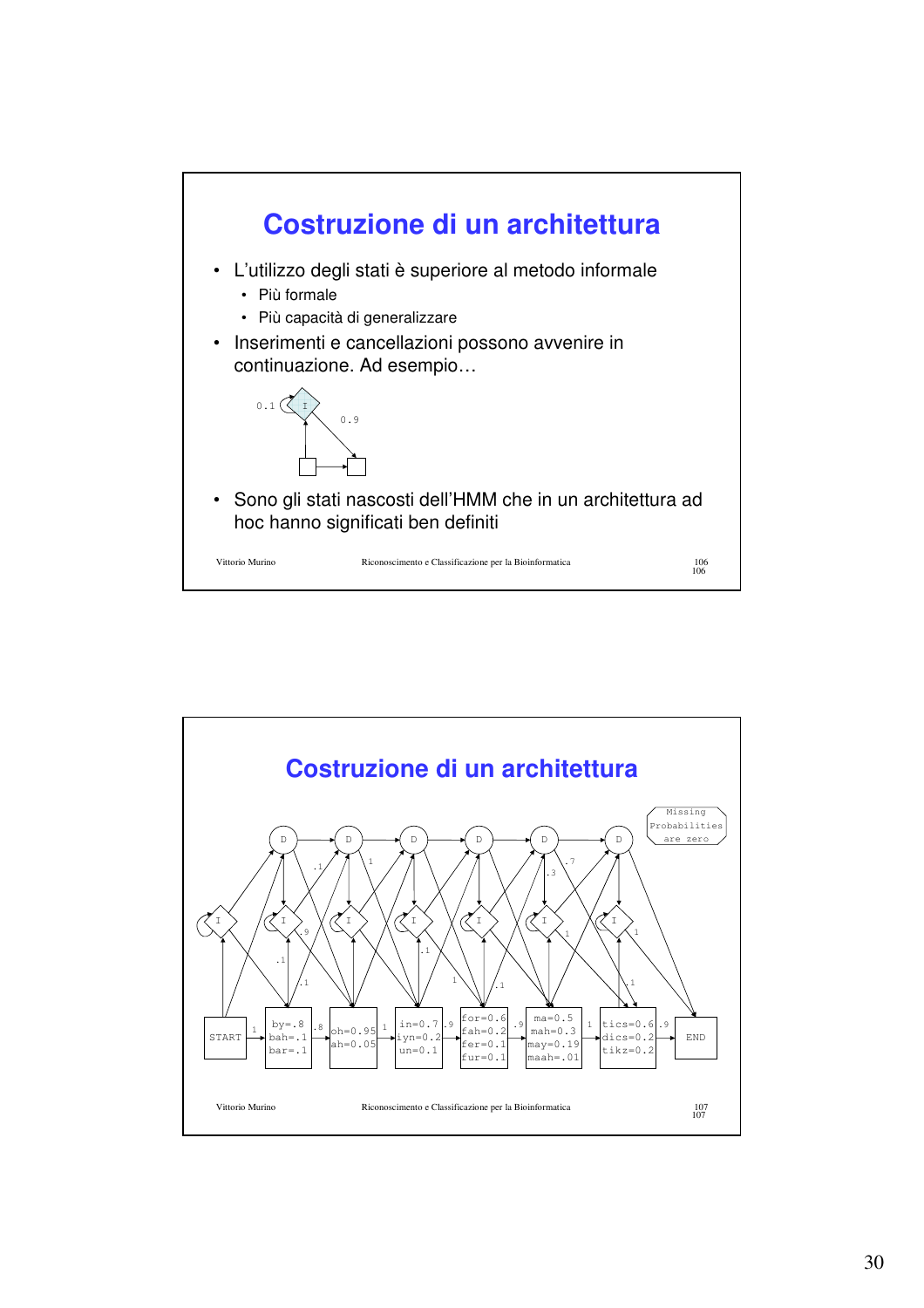

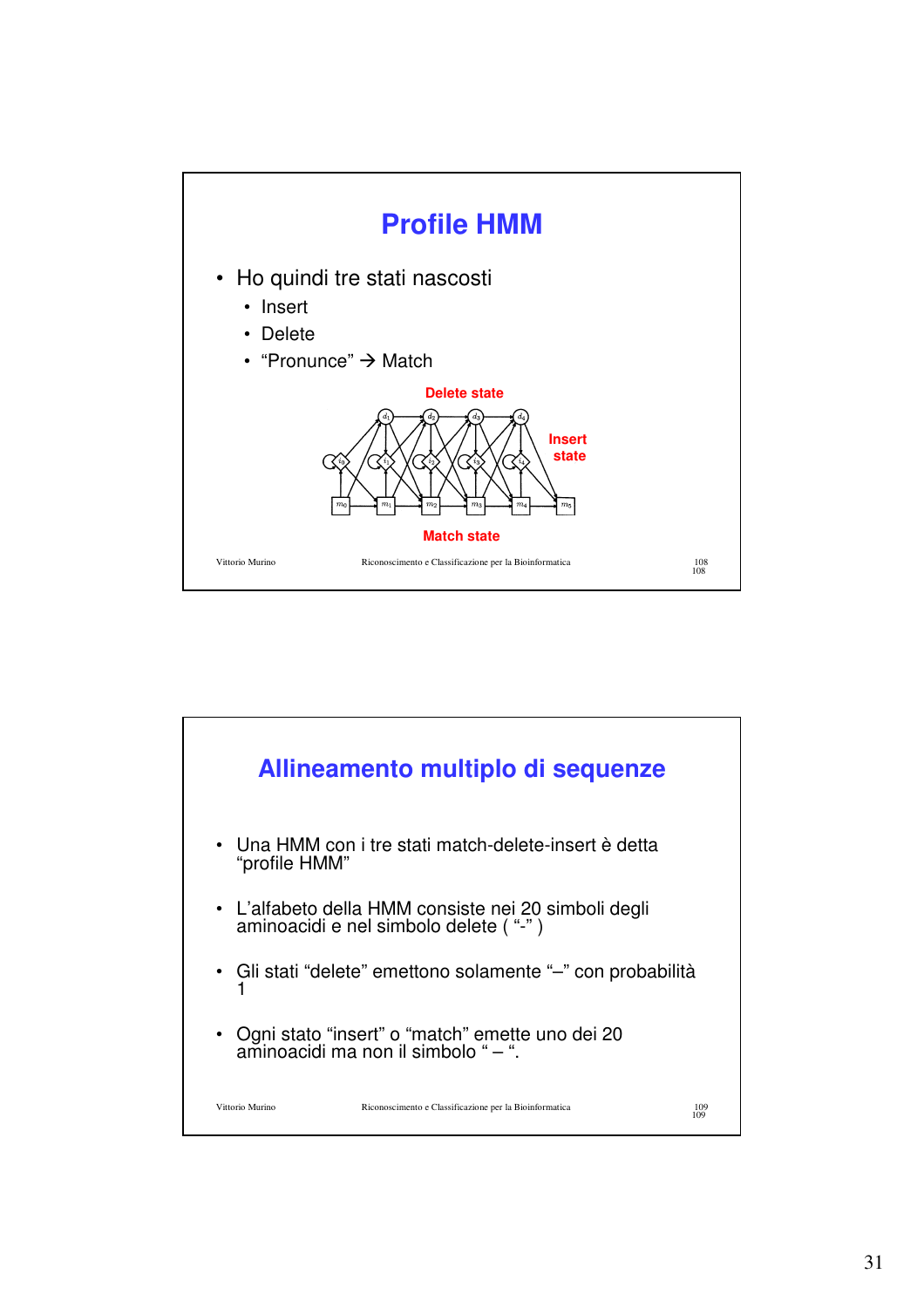

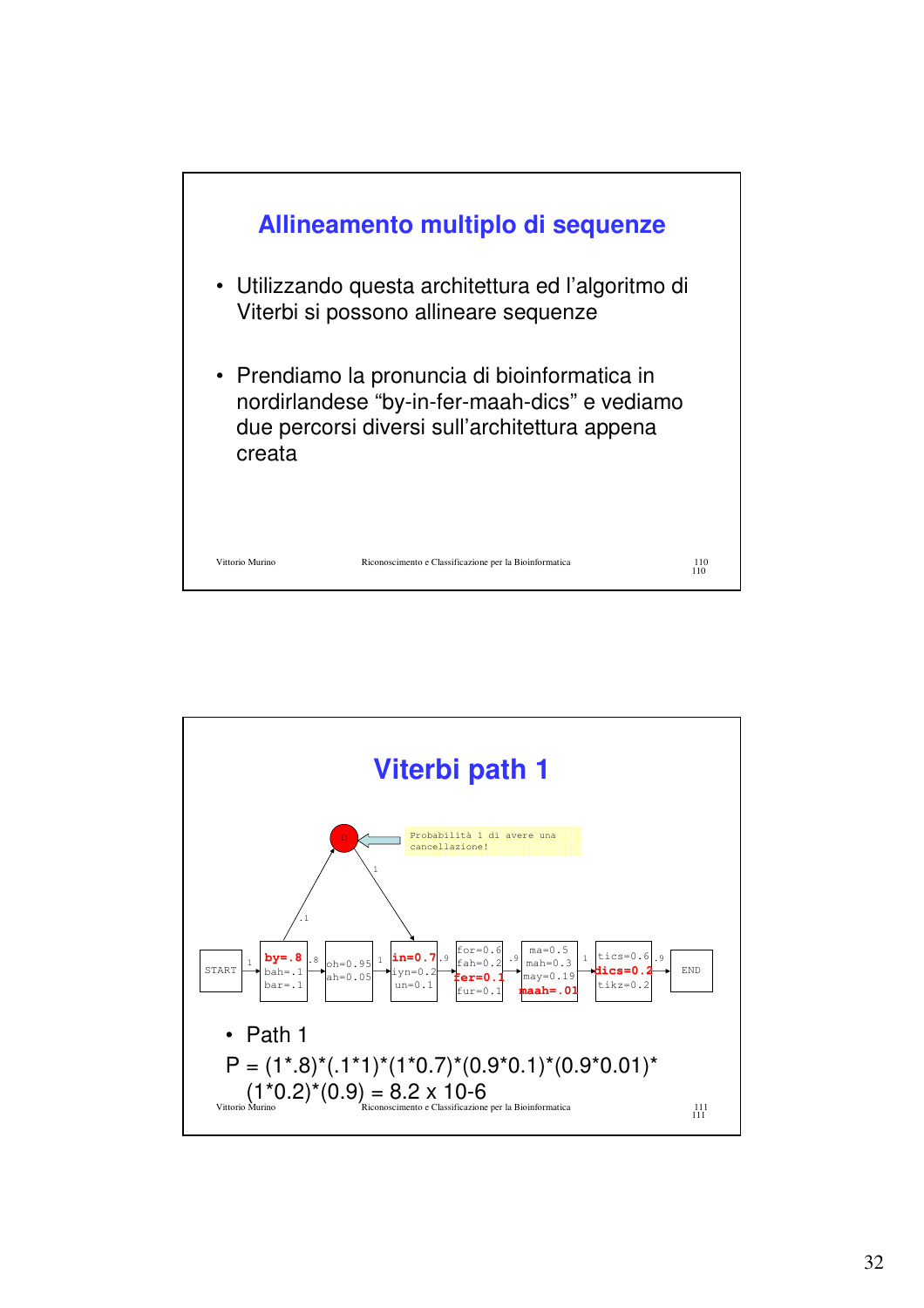

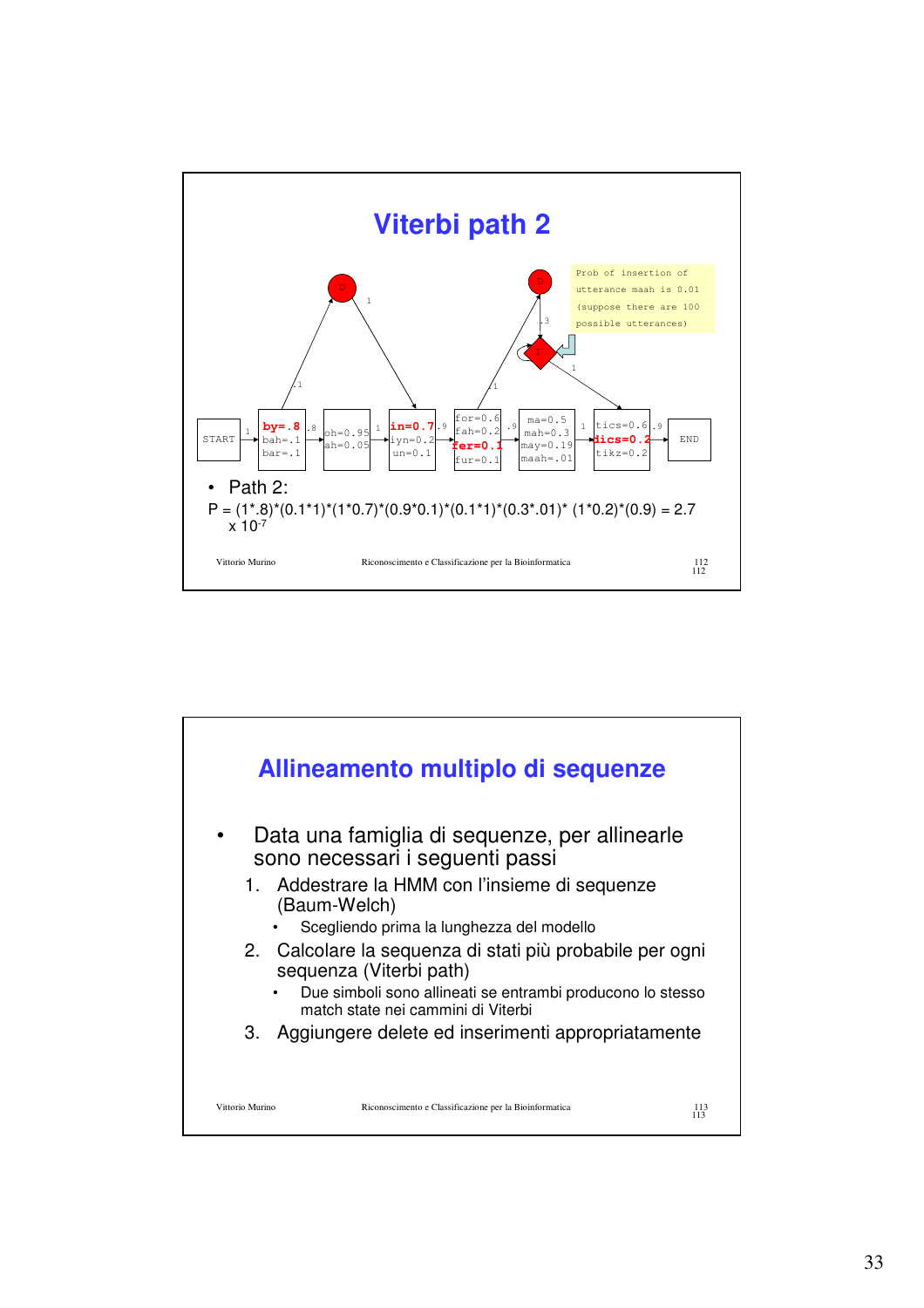

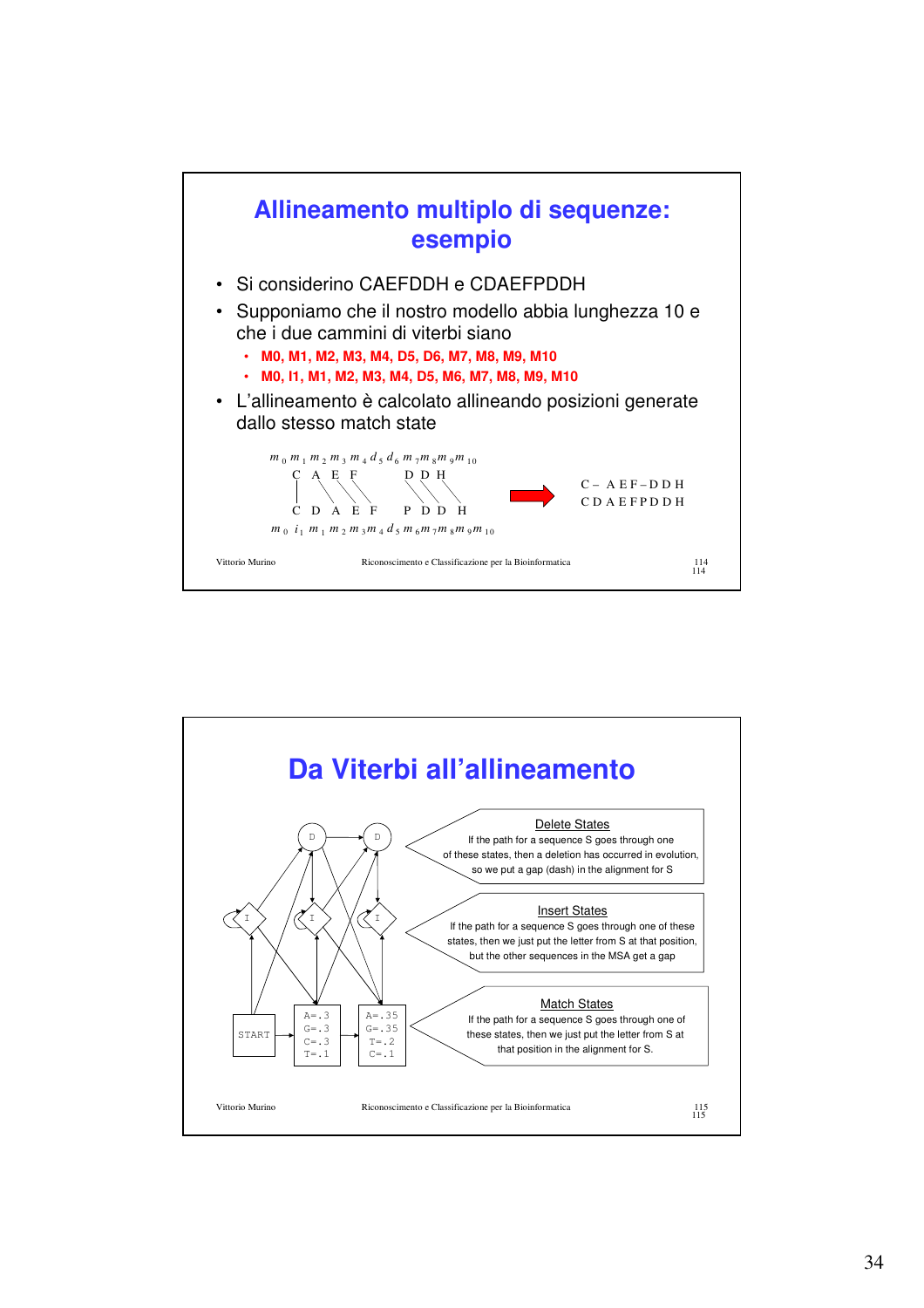